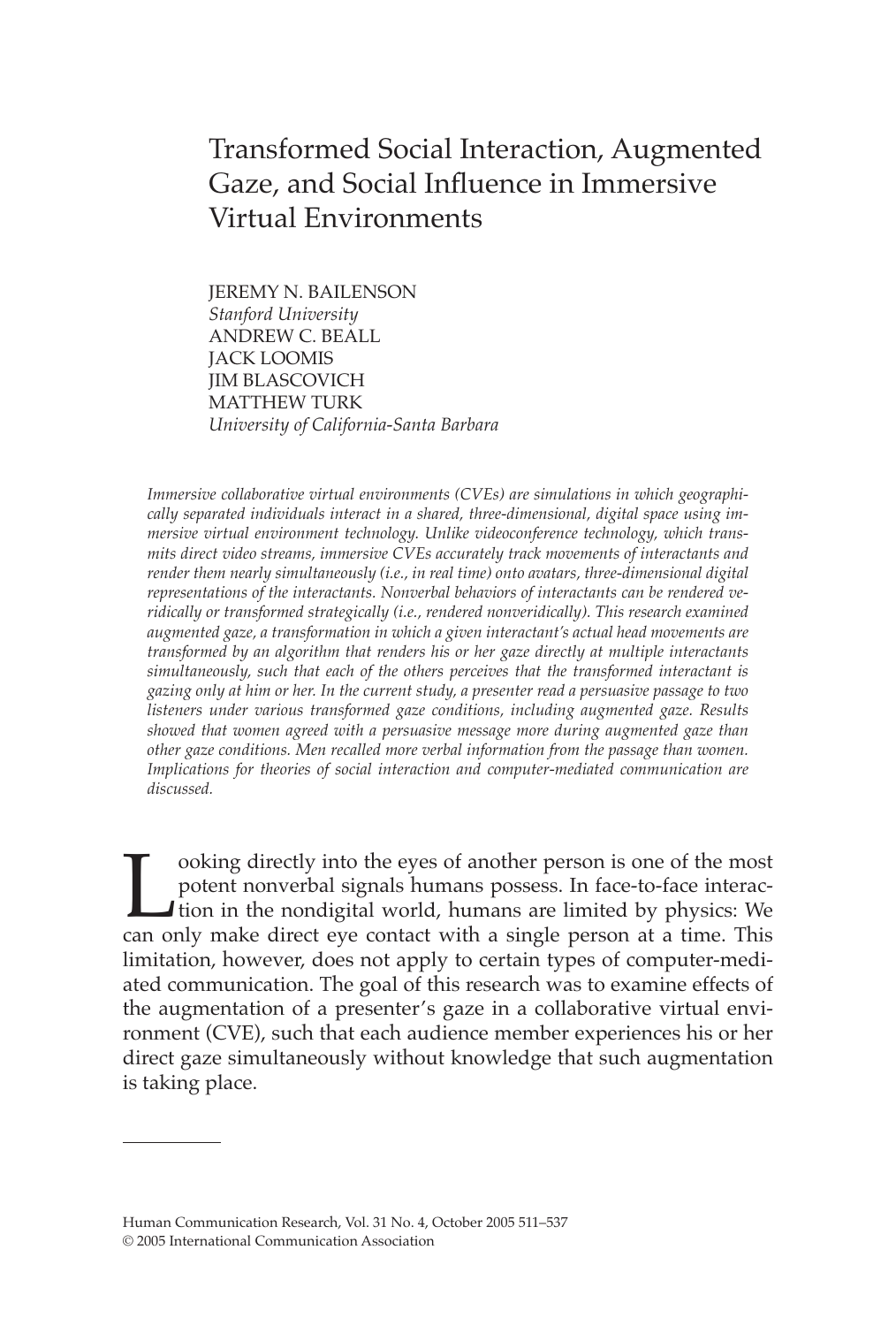### Positive Effects of Eye-Gaze in Interaction

There is little doubt that directing one's eyes towards another person has noticeable consequences, documented by much behavioral research (see Kleinke, 1986, or Segrin, 1993, for a thorough review). For the purposes of the present discussion, it is useful to break the positive effects of eye gaze into two classes: coordination–regulation and immediacy–arousal. It is important to note that these categories are not exhaustive; they have been chosen instead to provide a useful framework for the current study.

The direction of eye gaze provides information for the regulation and coordination of conversation. Eye gaze functions as a direct proxy for a person's attention (Breed, 1972; Kelly, 1978). Consequently, people in an interaction use gaze direction to assist in providing context for ambiguous speech (Rutter, 1984). Furthermore, eye gaze works as one of the primary nonverbal cues to regulate conversation (Argyle; 1988; Kendon, 1977), such that direction and duration of eye gaze acts as cues for turn yielding, intention to speak, and speech encoding.

Additionally, gaze functions on a more emotive level, causing arousal and perceptions of immediacy (Anderson, Guerrero, Buller, & Jorgensen, 1998; Mehrabian, 1967) for gaze recipients. Patterson's (1976) intimacy– arousal model suggests that when Person A exhibits an intimate behavior (e.g., eye gaze) towards Person B, then person B's arousal level increases. Patterson did not exclusively define arousal physiologically; however, subsequent research has indicated that gaze increases heart rate, (Wellens, 1987), galvanic skin response (Strom & Buck, 1979), and the magnitude of electroencephalogram responses (Gale, Kingsley, Brookes, & Smith, 1978). Interpreting physiological data is complex, and many studies have failed to find a relationship between various measures of arousal and gaze (e.g., Patterson, Jordan, Hogan, & Frerker, 1981). Nonetheless, there is some evidence that people who receive eye gaze from another person may become aroused.

Either as a consequence of changing the flow of the conversation due to turn taking structure, or as a consequence of arousal, there is ample evidence that a person who uses direct eye gaze gains advantage in terms of social influence. In a meta-analysis of nonverbal cues and social influence, Segrin (1993) reported that for every single study that manipulated gaze (i.e., gazing confederates versus nongazing confederates), there was more social influence in the high gaze condition than the no-gaze condition. Furthermore, on average this manipulation accounted for about 20% of the variance in the data across studies. For example, directing gaze at others (compared to looking away from others) makes for more persuasive presenters (Burgoon, Dunbar, & Segrin, 2002; Morton, 1980), better salespeople (Bull & Robinson, 1981), and more effective teachers (Fry & Smith, 1975; Ottenson & Ottenson, 1979; Sherwood, 1987).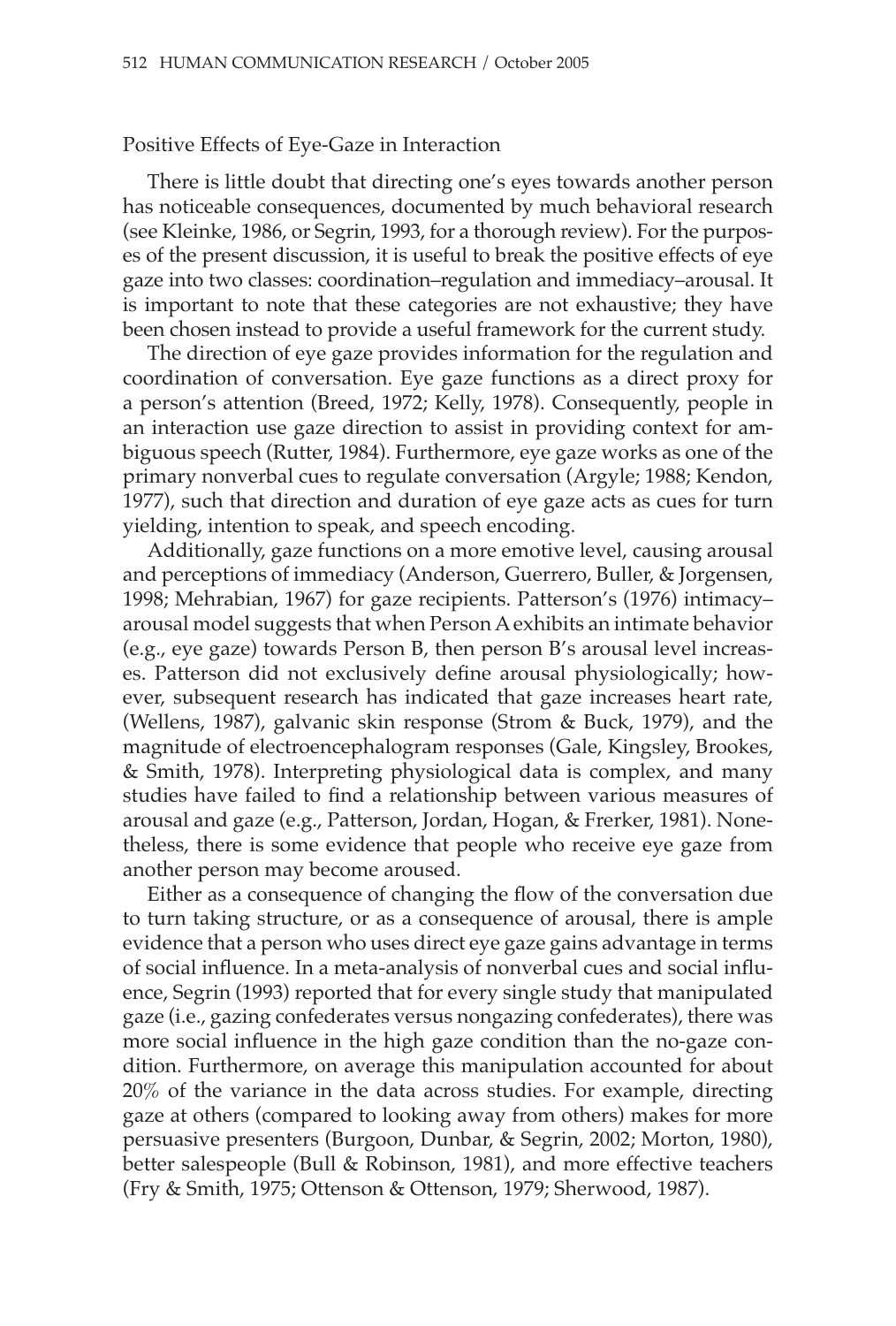Theories of gaze and conversational regulation would argue that the use of eye gaze, by managing the expectations of others during the conversation, increases a speaker's credibility and persuasive abilities (Kendon, 1979). Theories of immediacy and arousal would argue that the use of eye gaze should cause the receiver to reciprocate with intimacy and consequently receive persuasive messages more positively (Patterson, 1976). Furthermore, theories of expectancy violation would predict that if arousal resulting from a nonverbal cue (e.g., extensive eye gaze) violates an expectation, and that arousal is labeled positively under a given context, then high amounts of social influence would result from that arousal (Burgoon, 1983).

One issue that warrants discussion is gaze avoidance. When a person clearly avoids the direct gaze of others, he or she is seen by the others as transmitting avoidance-oriented emotions such as embarrassment, sorrow, and disgust (Burgoon, Coker, & Coker, 1987; Kleinke, 1986; Rutter, 1984). The evidence on gaze aversion as an accurate deception cue is mixed; however, most people tend to associate gaze aversion with deception (Bond Jr., Omar, Pitre, Lashley, Skaggs, & Kirk, 1992). In the current study, we do not directly manipulate gaze aversion. It is worthwhile to point out, however, that avoiding gaze should decrease social influence, just as increasing gaze should increase social influence.

# Collaborative Virtual Environments and Transformed Social Interaction

Immersive collaborative virtual environments are communication systems in which multiple interactants share the same three-dimensional digital space despite occupying remote physical locations. In a CVE, immersive virtual environment technology monitors the movements and behaviors of individual interactants and renders those behaviors within the CVE via avatars, or dynamic digital representations that are often human in appearance. These digital representations are tracked naturalistically by optical sensors, mechanical devices, and cameras. The avatars are constantly redrawn for each user during interaction; as a result, unique possibilities for social interaction emerge (Blascovich, Loomis, Beall, Swinth, Hoyt, & Bailenson, 2002; Loomis, Blascovich, & Beall, 1999).

Unlike telephone conversations and videoconferences, the physical appearance and behavioral actions of avatars can be systematically filtered in immersive CVEs idiosyncratically for other interactants, amplifying or suppressing features and nonverbal signals in real-time for strategic purposes. Theoretically, these transformations should impact interactants' persuasive and instructional abilities. Previously (Bailenson, in press; Bailenson & Beall, in press; Bailenson, Beall, Loomis, Blascovich, & Turk, 2004), we outlined a theoretical framework for such strategic fi ltering of communicative behaviors called transformed social interaction.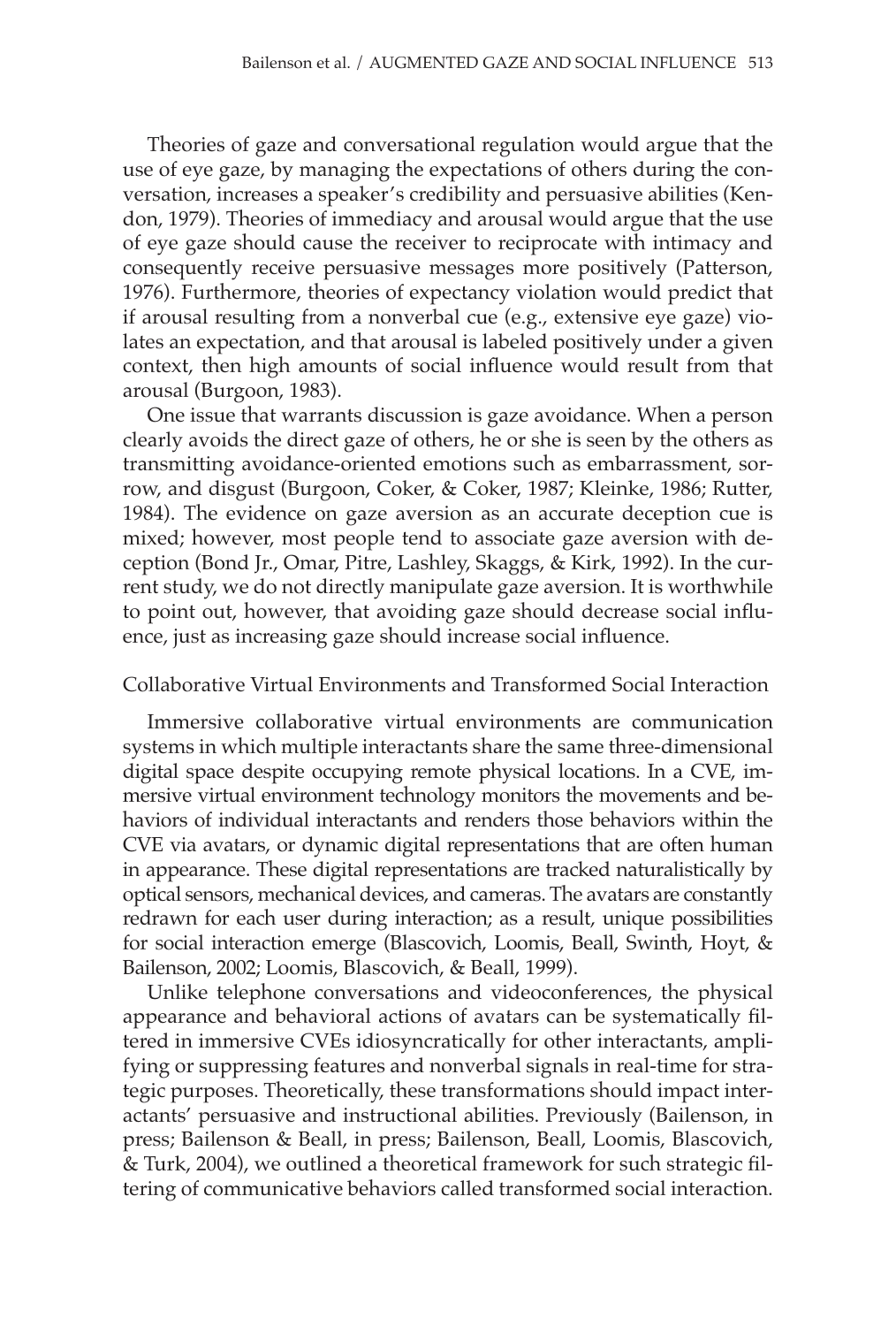This theory explicates a number of spatial, temporal, and visual parameters that interactants can utilize during conversations.

This theory delineates three dimensions for transformed social interactions. Transformations of *sensory abilities* complement human perceptual abilities. For example, "invisible consultants" can be rendered either as algorithms or human avatars who are only visible to particular members of a CVE. These consultants can either provide real-time summary information to selected interactants regarding either the attentions and movements of other interactants (information which is automatically collected by the CVE) or of themselves. For example, teachers using distance learning applications can receive warnings concerning students who clearly are not paying attention or can utilize automatic registers that ensure they are spreading their attention equally towards each student.

Transformations of *situational context* change the spatial or temporal structure of a conversation. For example, the spatial arrangement of the CVE (e.g., a meeting room) can be optimally configured for each independent user in the CVE. For example, every single student in a class of 20 can sit directly in front of the virtual blackboard, and perceive the rest of the students as sitting behind or to the sides of him. Furthermore, by altering the flow of rendered time in a CVE, users can implement strategic uses of "pause" and "rewind" during a conversation in attempt to increase comprehension and productivity.

*Self representation* transformations involve the strategic decoupling of the rendered appearance or behaviors of avatars from the actual appearance or behavior of the human driving the avatar. Hence, rendering avatars of users can deviate from the actual state of the user. For example, it could be the case that some students learn better with teachers who smile while some learn better with teachers who have serious faces. Consequently, in a CVE, the teacher can be rendered differently to individual students, with his or her facial expressions tailored idiosyncratically for each student in order to maximize attention and learning.

An exploratory study conducted previously (Beall et al., 2003) implemented a transformation of self representation labeled *augmented gaze*, which allows mutual gaze to be unconstrained by the limits of physical person-to-person contact. As described above, because the immersive CVE must be rendered individually for each interactant, it can be rendered differently to each one. Consequently, a given interactant's gaze can appear to be directed toward more than one person simultaneously. Furthermore, recipients are very likely to assume that they are the sole recipient of that mutual gaze. Nass, Robles, and Wang (in press) refer to this machine-generated gaze as "apparent attention." The exploratory study featured three interactants in an immersive CVE. One of the interactants, the presenter, led a discussion concerning designated topics with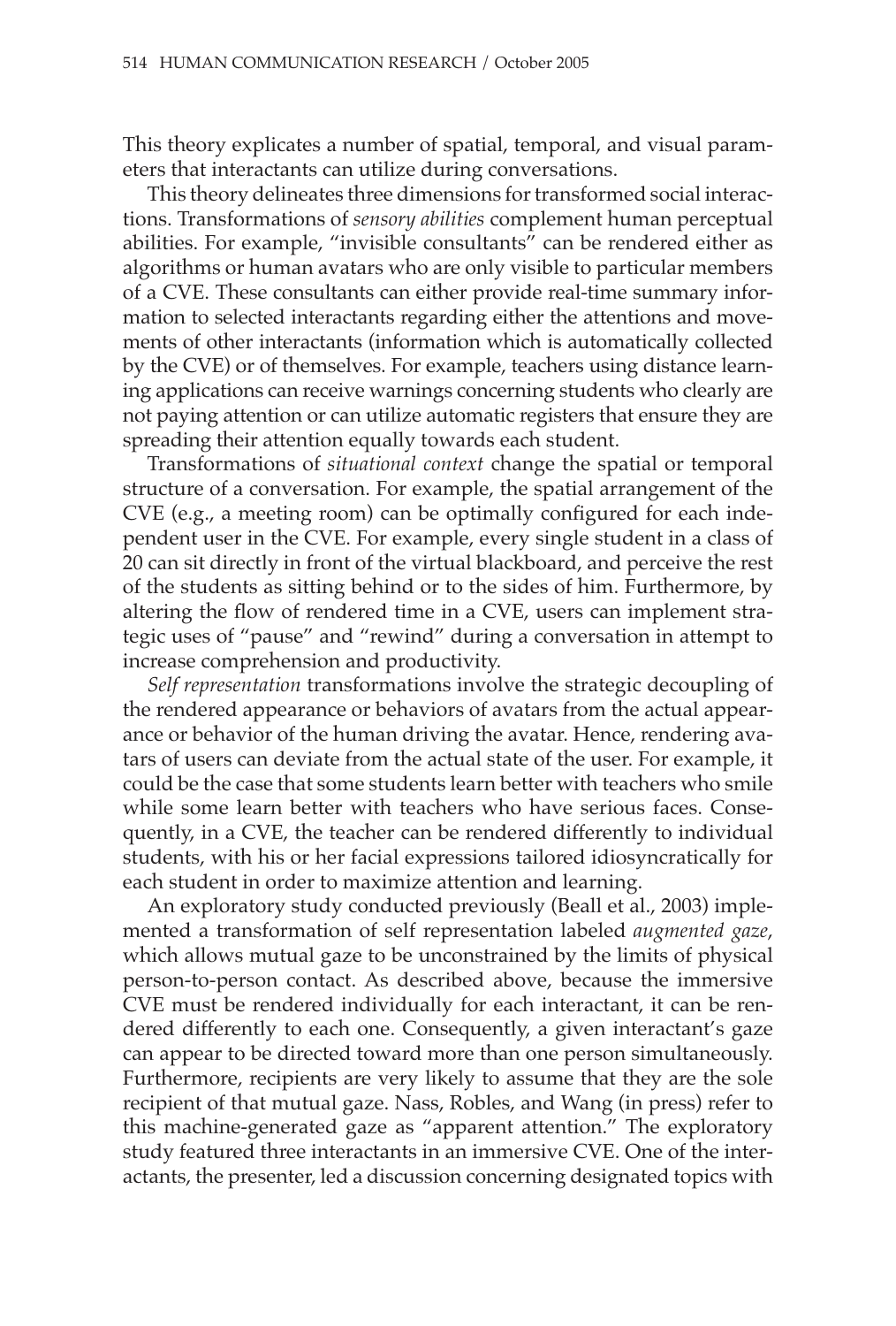two listeners while gaze transformations took place. The study demonstrated that: (a) participants were unaware of the presenter's augmented gaze and (b) participants directed their attention (i.e., looking direction) more towards the presenter when under augmented gaze conditions than natural gaze conditions.

To our surprise, despite transformed social interaction's interference with nonverbal cues, the interaction suffered only slightly in terms of interactivity and responsiveness. In fact, the presenter was subjectively perceived by our participants as hyperresponsive, because he or she dedicated (according to the subjective reports of the listeners) large amounts of nonverbal resources to each of them. In sum, the gaze ability of the presenter was doubled, but at little if any cost in terms of interactivity within the conversation.

### Theories of Interactivity

A fundamental principle of successful human interaction is the concept of responsiveness in conversation (Cappella & Pelachaud, 2002). For conversation and interaction to function properly, a degree of contingency among the actions of the various interactants is required.

In early research on verbal and nonverbal behavior, Kendon (1970) closely analyzed filmed interactions in slow motion, and recorded every "minimally perceptible change" in gesture. These meticulous analyses revealed three kinds of synchrony. First, the change points in the movement of different body parts of the same individual coincided. Second, these changes in different body parts correlated with speech changes for that individual. The third type was *interactional synchrony:* the correlation of change points across individuals in an interaction. Kendon found that this synchrony occurred from the subsyllabic level to the word level. Furthermore, he argued that interactional synchrony impacts credibility, persuasion, and trust in interactions by managing expectancies among participants (Kendon, 1979). In essence, synchrony results when people's behaviors are strategically contingent upon one another.

Synchrony, however, may not be so crucial in computer-mediated communication. More recent work (Burgoon, Bonito, Bengtsson, Cederberg, Lundberg, & Allspach, 2000) demonstrated that interactive, faceto-face, human partners were not rated as having more credibility than noninteractive computer interfaces on a number of different measures. According to those authors, features that create a potential for interactivity are only useful if they increase personal involvement as well as mutual connection between the user and the interface. For example, in types of interaction in which the user is primarily intended to receive information, synchronous interactivity may not increase the amount of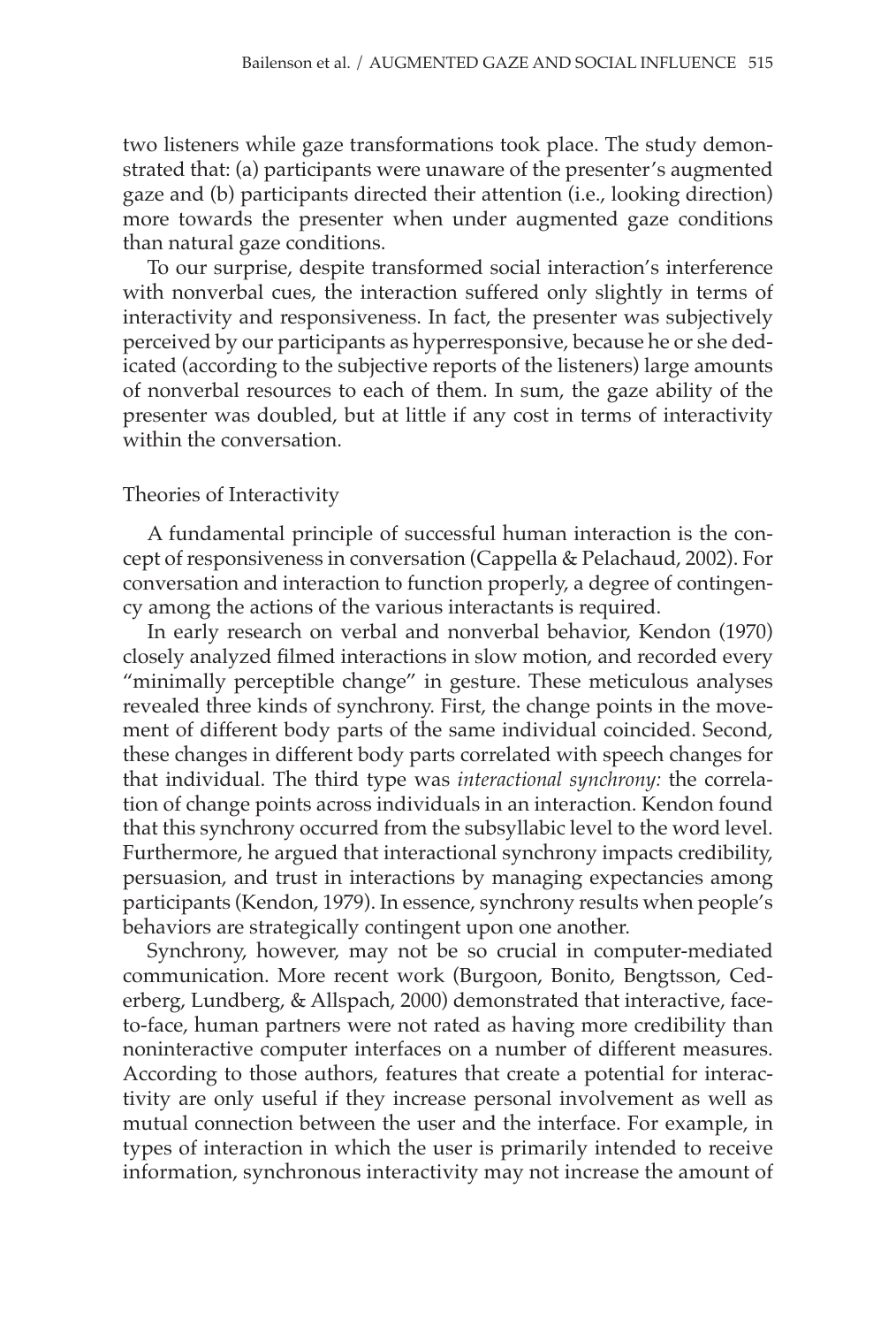involvement of the receiver. Instead, there should be an optimal matching between the level of interactivity in the interface and the desired amount of active behaviors by the user.

These findings by Burgoon and colleagues shed light on the predictions for the current work. On the one hand, transformed gaze should theoretically interfere with synchrony; the presenter's head movements are no longer contingent on the movements of the two listeners, but rather only on one participant at a time. By overriding even a single aspect of nonverbal behaviors (gaze direction) while letting the other ones such as voice intonation and verbal information proceed naturally, transformed gaze might present a major obstacle for interactional synchrony. If the goal of the interaction is to have the listeners behave passively as information receivers in the discussion, then the reduction of interactivity may actually be a more effective interface. In fact, certain levels of interactivity in interfaces can be counterproductive and distracting, especially given the subjective variability that exists across users in terms of assessing personal involvement with an interface (Burgoon, Bonito, Bengtsson, Ramirez Jr., Dunbar, & Miczo, 2000).

In the current work, the loss in synchrony should not translate into a loss of personal involvement, due to the fact that the goal of the interaction is for the listeners to receive information, not necessarily to contribute information. Consequently, the clear benefits from the increased gaze, in terms of immediacy and arousal of the augmented gaze, should provide an interactant with a powerful tool to substantially increase the amount of attention he or she can elicit from the listeners.

Our previous work examining eye gaze<sup>1</sup> in CVEs consistently demonstrated gender differences (Bailenson, Blascovich, Beall, & Loomis, 2001, 2003): women responded more to eye gaze manipulations in CVEs than men. In those studies, female participants adjusted their personal space behavior more to mutual gaze than did male participants. One potential explanation for this effect centers on women's ability to communicate nonverbally. As Hall (1984) pointed out in a literature review of nonverbal behaviors, women tend to be more skilled than men at both transmitting and receiving nonverbal messages. Other studies examining computer-mediated persuasion have also demonstrated similar gender effects (Guadagno & Cialdini, 2002). Consequently, in the current study, we examine our data by gender.

# Persuasion and Transformed Gaze

One way to frame the two categories of gaze effects on persuasion is by utilizing the elaboration-likelihood model of Petty and Cacciopo (1986). According to this model, people processing a persuasive message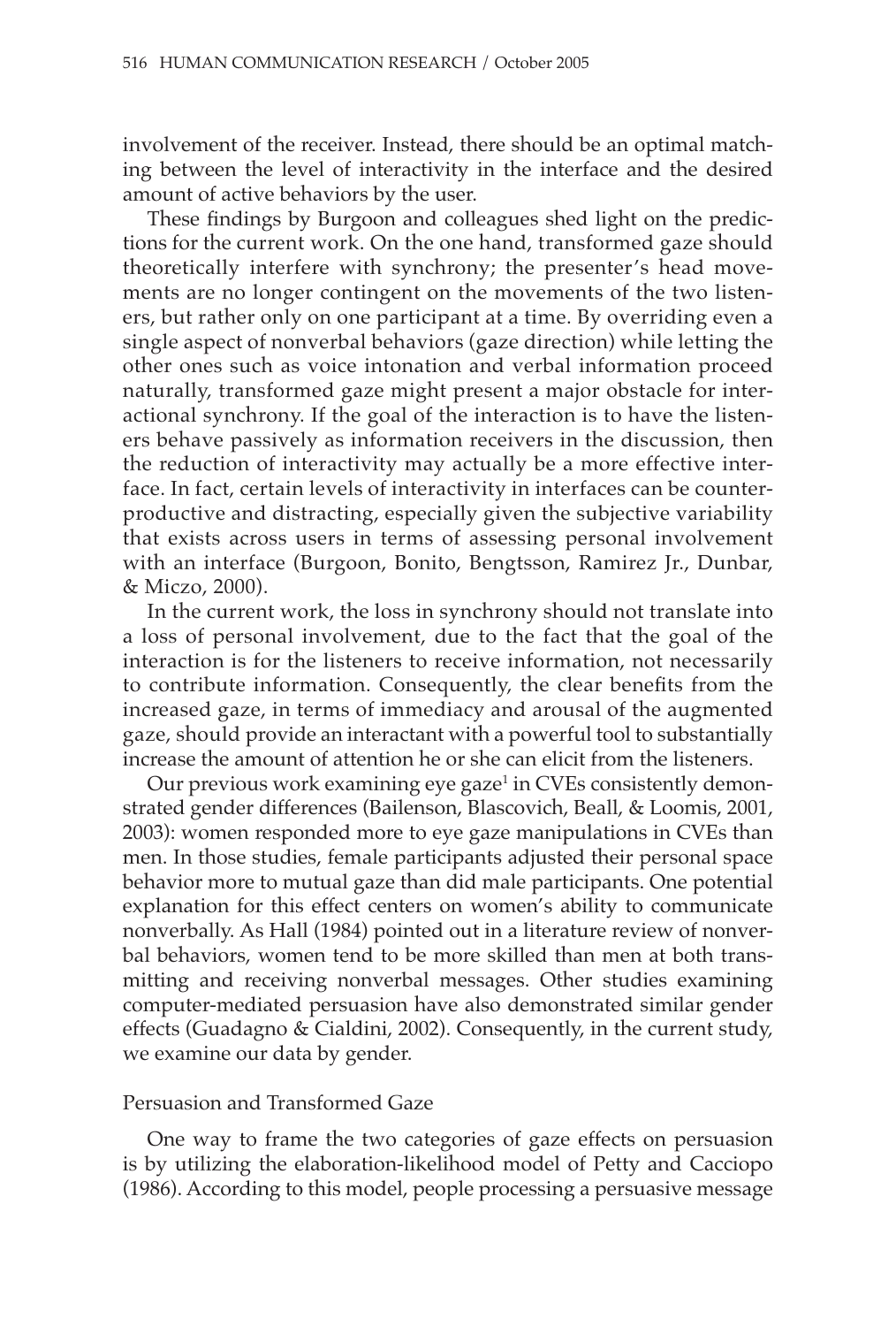utilize either the central route (i.e., dedicate cognitive resources toward actually working through the logical strengths and weaknesses of an argument) or the peripheral route (i.e., analyze the message only in terms of quick heuristics and surface features).

In terms of gaze coordinating turn-taking behavior, one way to explain an increase in persuasion would be along the central route: By having a more successfully managed conversation in which multiple speakers are expertly coordinated, the listeners are more likely to encode and analyze information properly from the persuasive topic. On the other hand, in terms of immediacy and arousal, because gaze conveys a degree of liking from the sender to the receiver, a speaker utilizing high amounts of gaze would be able to increase his or her persuasive abilities regardless of how the listener processes the information by activating the "liking route" of peripheral persuasion (e.g., Chaudhuri & Buck, 1995).

# Overview and Hypotheses of Study

In the study reported here, we investigated whether or not listeners would show more agreement with a presenter implementing augmented gaze than with other presenters. This study was similar to the exploratory study conducted by Beall et al. (2003). In that study, however, we did not find any differences in persuasion. Consequently, in the current work, the passages read by the presenter were altered to allow for examination of participants' agreement. Via pretesting, we developed passages that allowed for either an increase or decrease in agreement from the normative agreement of our participant population.<sup>2</sup> Furthermore, we ran more participants in the current study to provide more statistical power for hypothesis testing.

We formulated four hypotheses:

- H1: Augmented gaze would increase agreement of listeners to the presenter's message compared to the natural gaze condition and the reduced gaze condition, as previous research has demonstrated that eye gaze increases persuasion (Segrin, 1993).
- H2: Similar to H1, augmented gaze should increase memory for the material presented compared to the natural gaze condition and the reduced gaze condition, given that previous research has demonstrated that instructor gaze increases learning (Sherwood, 1987).
- H3: Compared to the natural gaze condition, augmented gaze and reduced gaze would decrease participants' ratings of the presenters' social presence, the degree to which participants regarded the presenter's avatar as sentient and aware of the interaction (e.g., Blascovich et al., 2002; Heeter, 1992; Lee, 2004; Lombard, Reich, Grabe, Bracken, & Ditton, 2000; Rice, 1993; Short, Williams, & Christie, 1976).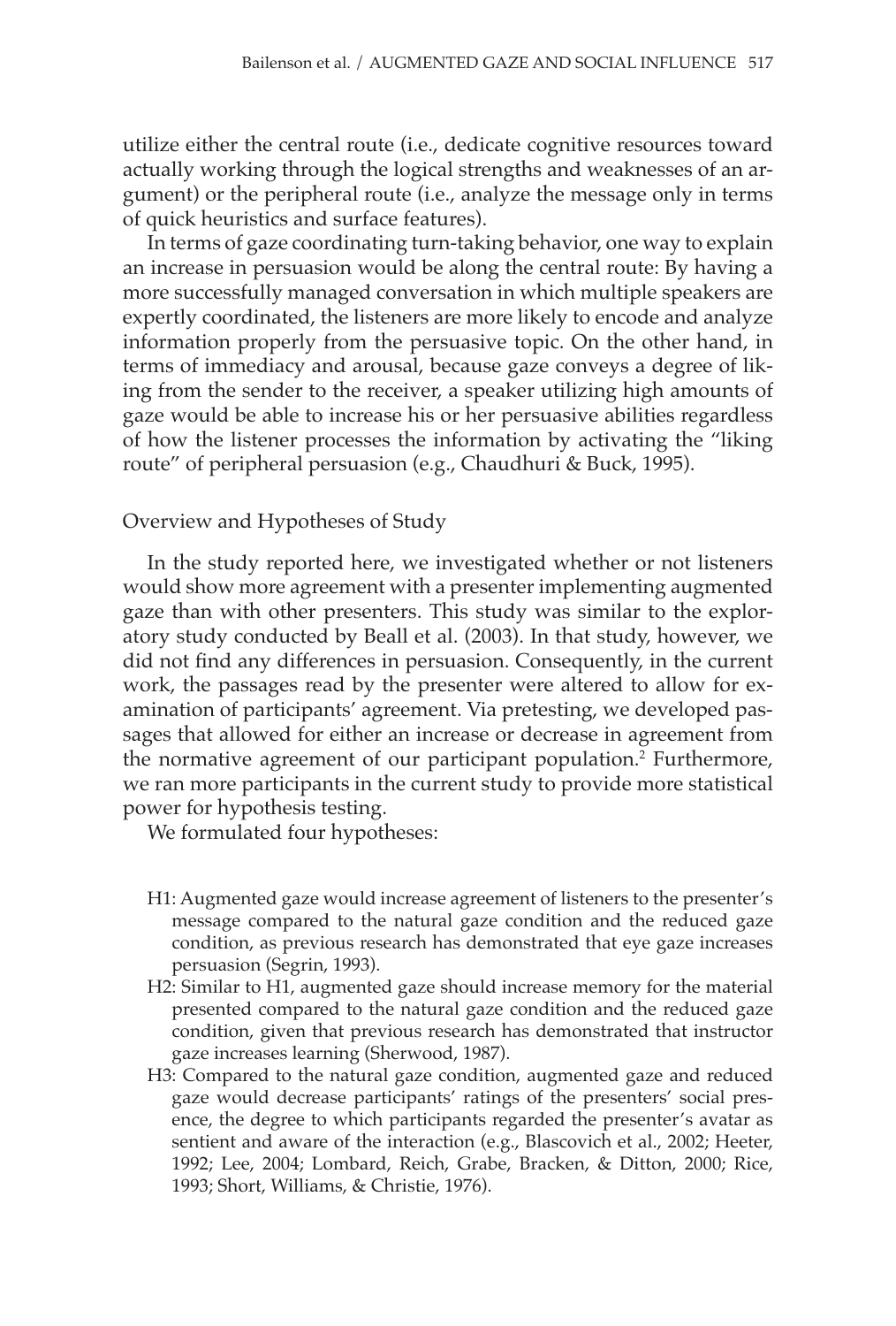Transformed gaze should be seen as unresponsive (Cappella & Pelachaud, 2002) and in violation of the normal expectancies of a multiple-person interaction (Burgoon, Stern, & Dillman, 1995); accordingly, participants should rate such presenters as having lower social presence than other presenters.

H4: Participants would not detect transformed gaze explicitly.

It may be argued that transformed social interaction, in general, as well as augmented gaze, would not be an effective strategy if interactants in a given discussion do not believe that the verbal and nonverbal behaviors they are seeing have actually occurred. One can imagine a "slippery slope," in which the use of transformations becomes so prevalent during computer-mediated communication that the interaction loses all practical function and meaning. Consequently, studying the human ability to detect transformed behavior is a uniquely interesting theoretical and applied question at the present time.

# **METHOD**

#### Design

We selected for one between-participants variable, participant gender (in a given session, the presenter and both participants, as well as their three avatars, were either all male or all female) and manipulated another, presenter gaze condition (natural, augmented, or reduced). In the natural condition, the presenter's avatar veridically displayed his or her head movements. In the augmented condition, the presenter's avatar directed his or her gaze toward each of the two listeners 100 percent of the time. In the reduced condition, the presenter's avatar gazed down at his or her computer monitor 100% of the time (see Figure 1). The augmented and reduced gaze conditions were implemented by transforming the veridical head movements of the presenter by scaling the magnitude of those movements down by a factor of 20 (e.g., if the presenter moved her head 20 degrees left, the participants would see a 1 degree movement), and by recentering the effective straight-ahead position of the presenter's head such that the presenter's eyes were looking directly at the eyes of each listener (augmented) or directly down at the computer screen (reduced). Scaling down the actual movements provided slight head movements, which prevented the presenter from appearing frozen. The presenters and the listeners were always blind to the transformations. Presenters were encouraged to use head movements in order to engage the participants.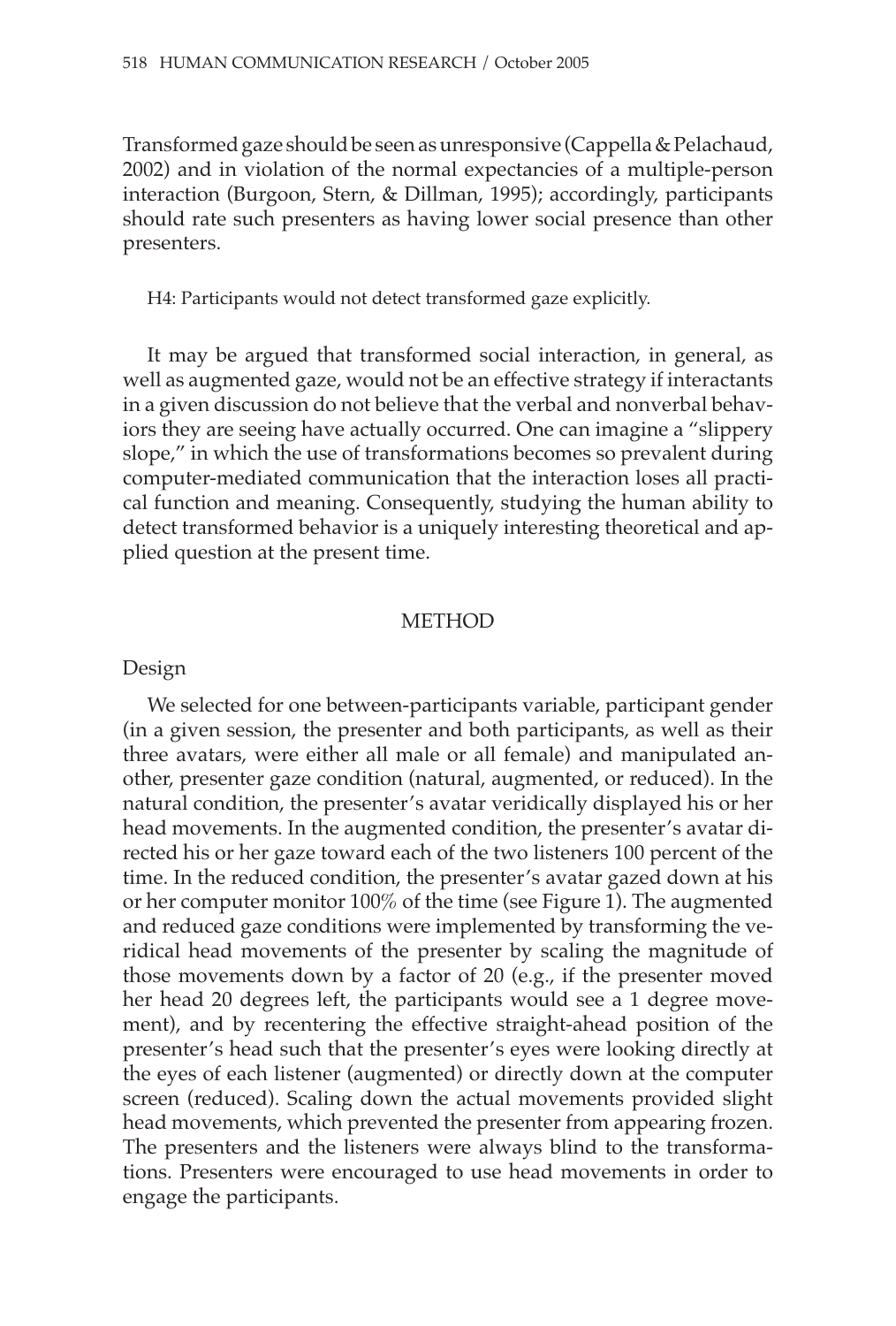

**Figure 1. An Illustration of the Three Different Gaze Conditions**

In all three conditions, the two listeners' head movements were rendered veridically. Furthermore, all three avatars blinked (randomly according to a computer algorithm based on human blinking behavior) and exhibited lip movements driven in real time by the amplitude of the sound of each interactant's speech as measured by a small microphone placed near the mouth. Other than lip movements, head movements, and eye blinks, there were no other behaviors exhibited by the participants' avatars (i.e., no changes in facial expressions). There were three male presenters and two female presenters (all confederates), each of whom were randomly cycled across the three gaze conditions approximately an equal number of instances.

# Materials and Apparatus

The immersive, three-dimensional virtual room contained a round table around which the three avatars were seated (see Figure 2). Participants could see the other avatars as well as their own torsos (if they looked straight down). The technology used to render the immersive CVE is described in detail in Bailenson, Beall, and Blascovich (2002). Figure 3 depicts a person wearing the head-mounted display (HMD) and an intercom device. The HMD contains a separate display monitor for each eye (50 degrees horizontal by 38 degrees vertical field-of-view with 100% binocular overlap) and the graphics system renders the virtual scene separately for each eye (in order to provide stereoscopic depth) at approximately 60 Hz. In other words, as a participant moved his or her head, the system redrew the scene 60 times a second in each eye in order to reflect the appropriate movements. Using an inertial tracking system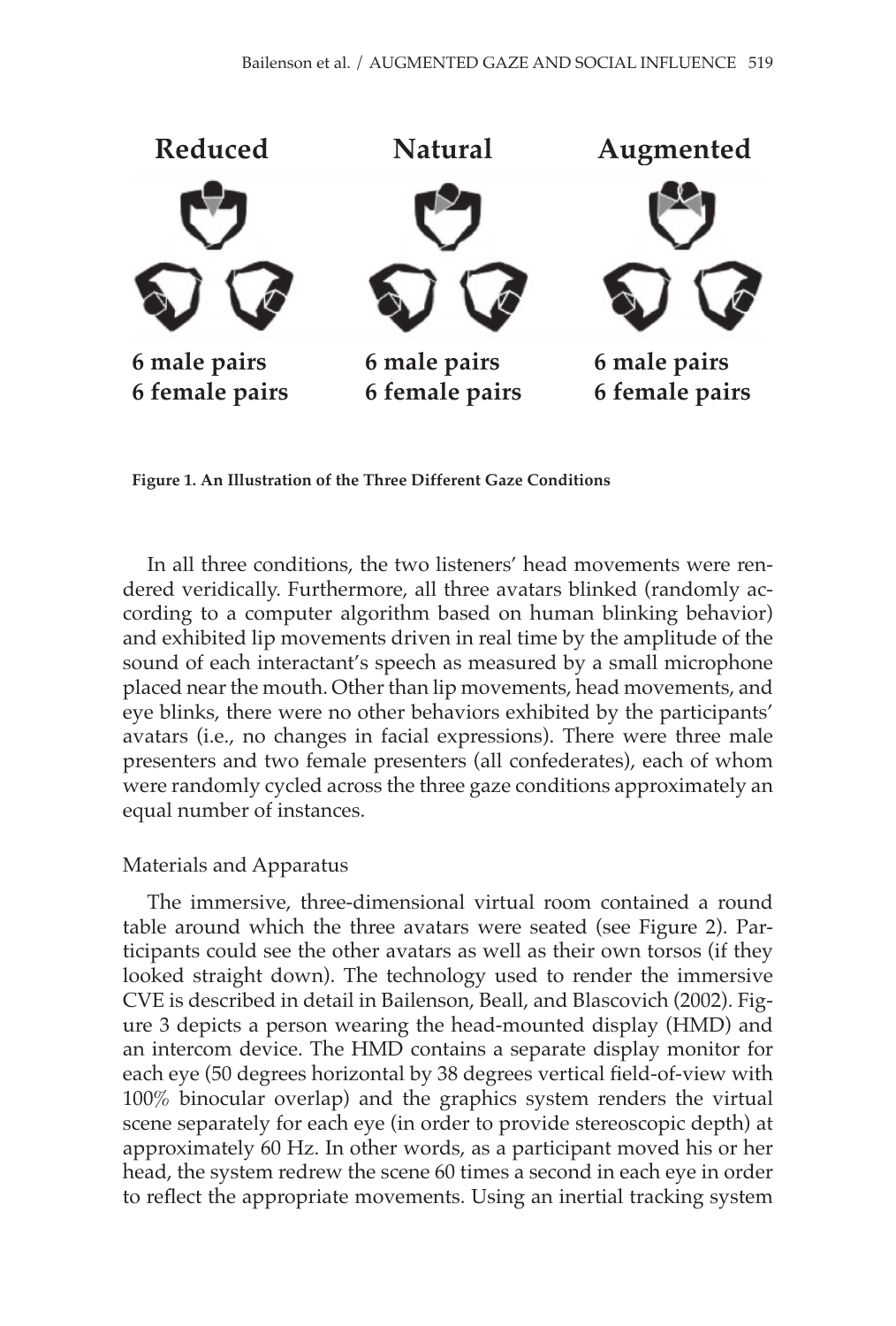

# **Figure 2. Visual Scenes from the Virtual Conference Room**

NOTE: Panel A depicts a bird's eye view of the virtual conference room with three female avatars in it. Panel B depicts an avatar close-up. Panel C shows one of the Likert-type response screens used on each computer monitor.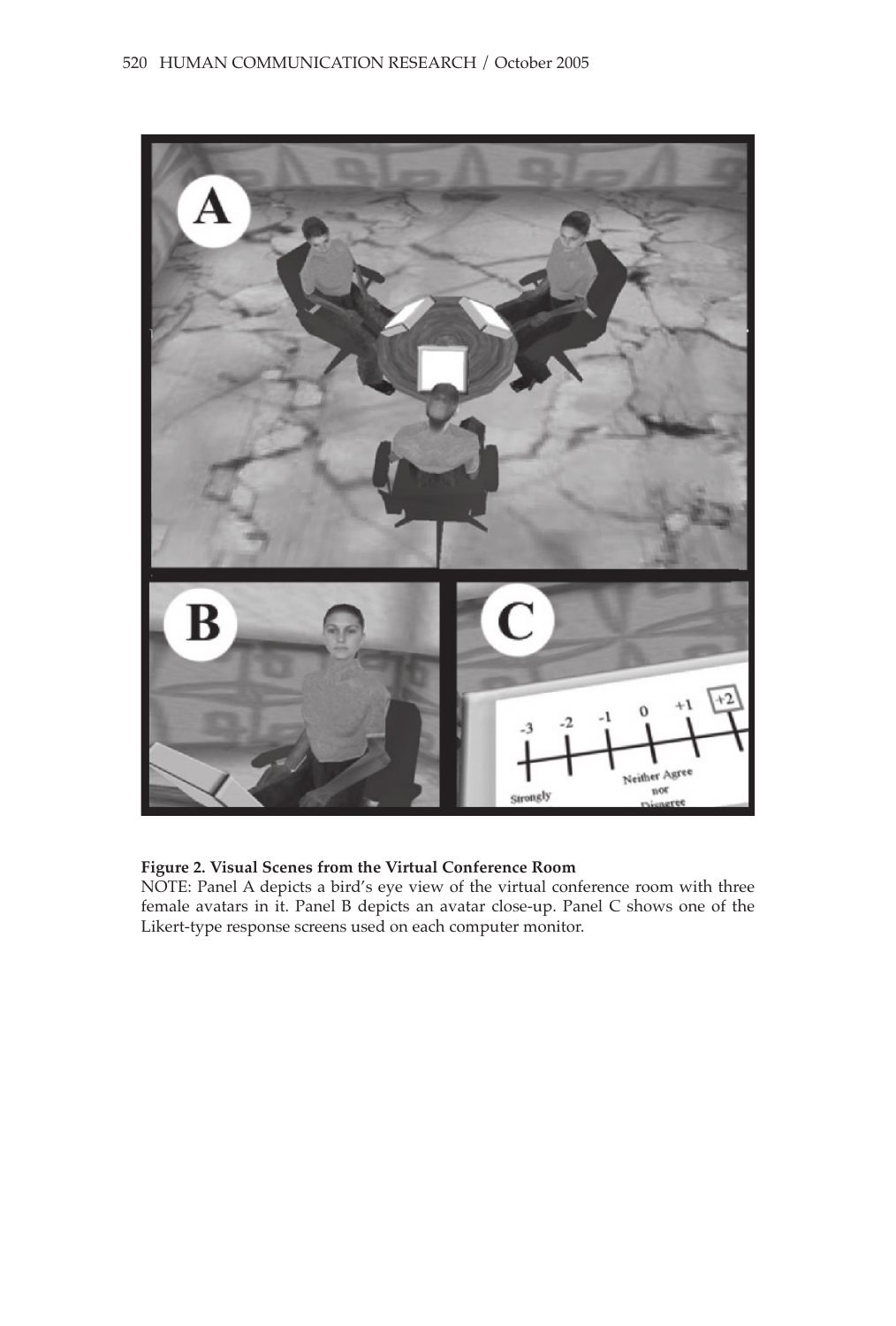

# **Figure 3. A Depiction of Our CVE System**

- NOTE: The components are:
	- 1. orientation tracking sensor
	- 2. image generator
	- 3. HMD with intercom device
	- 4. game pad input device.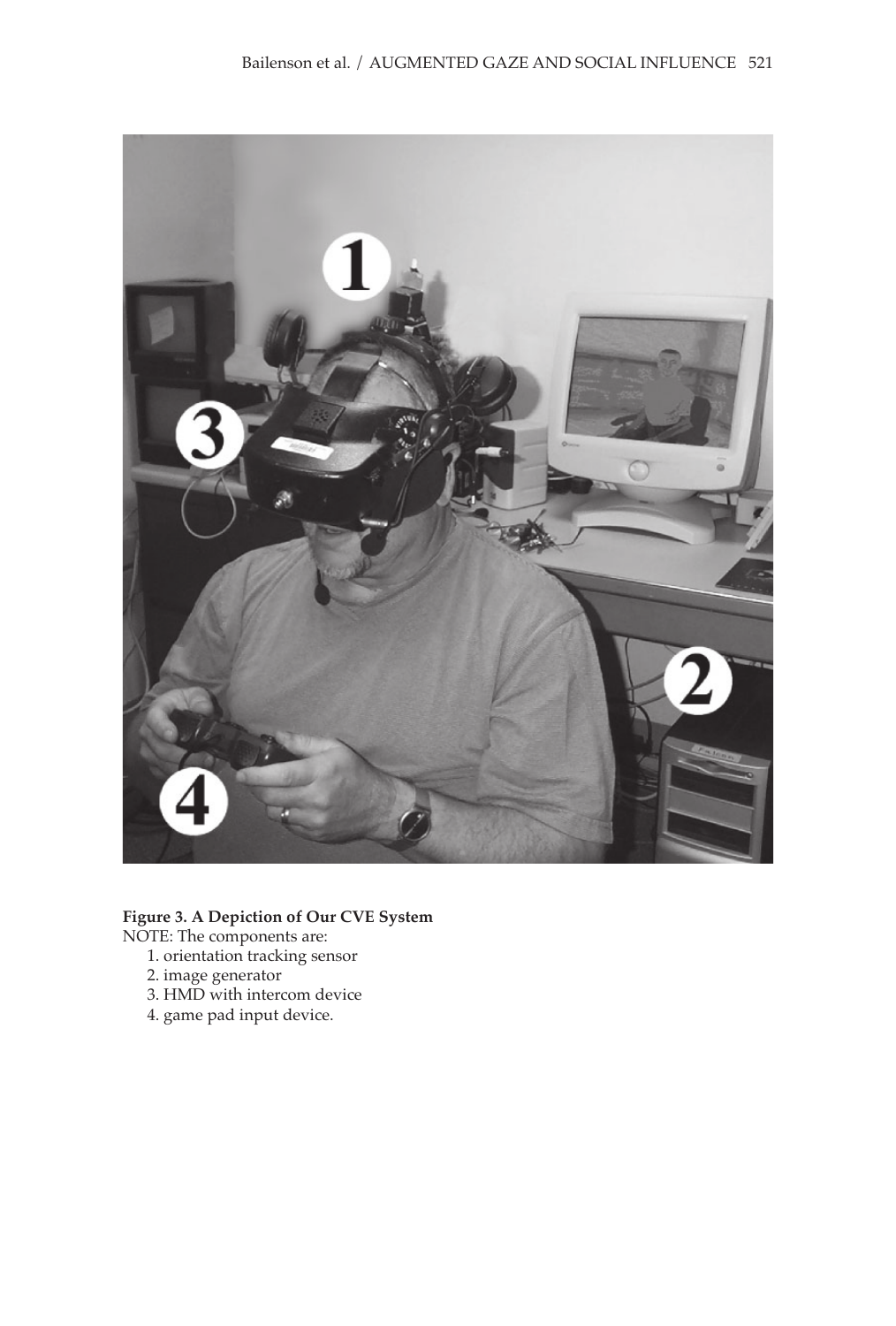for orientation with low latencies (i.e., the delay between a user's movement and the system's detection of that movement was less than 40 ms), it was possible for participants to experience realistically dynamic visual input. The full duplex intercom system (i.e., one that allows interactants to talk and listen at the same time) integrated into the HMD provided natural audio communications among interactants. Participants often describe the experience as "being inside a movie."

# Participants

Participants were recruited from an introductory psychology class for pay or for experimental credit. There were 12 participants in each of the six between-participants conditions resulting from crossing participant gender and gaze condition for a total of 72 participants.<sup>3</sup> Participants' ranged in age from 18 to 25, with a mean of 19.61 (*SD* = 1.38).

# Power Analysis

Given the sample size of 72, the experiement had a statistical power of .22 and .85 to detect small (*t* = .10) and medium (*t* = .25) effects at 1 degree of freedom. For tests with 2 degrees of freedom the corresponding power values were .24 and .92 (Cohen, 1987).

# Procedure

Participants did not meet each other or the presenter in vivo. An experimenter escorted each participant into his or her separate room and read the following paragraph:

In this experiment, we are testing Shared Virtual Environments. These are virtual reality conferences where three people can meet in the same virtual room. This is very similar to a videoconference, except instead of seeing a video feed of the other people, you will see virtual reality representations of them. When you move in a shared virtual environment, the other people in the virtual room see your movements exactly when you do them. In the current study, each of three people will sit in their own physical room. However, all three will appear in the same virtual conference room. The purpose of the current study is to test out how smoothly an interaction can flow in a virtual conference room. One of the people is the presenter. He or she will lead the discussion, and will ask you certain questions to keep you engaged in the discussion.

The two participants then received instructions regarding use of the HMD, the integrated intercom, and the game pad used to record responses during the experiment session. Once immersed in the virtual conference room, the presenter (i.e., a confederate) addressed the two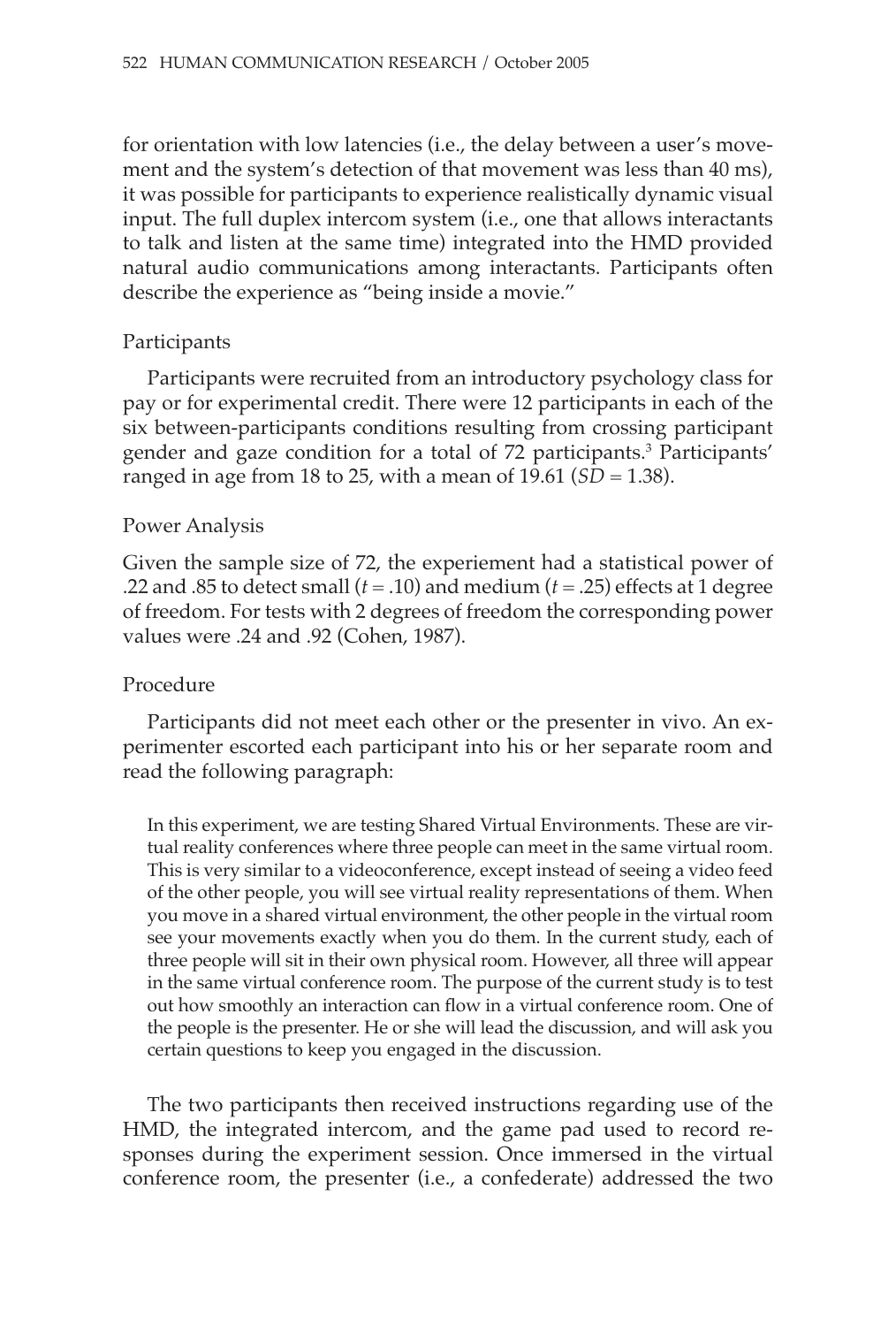participants in the virtual world. The presenter facilitated introductions and demonstrated the manner in which the immersive CVE functioned. Specifically, the presenter pointed out the nature of real-time head movements by instructing one participant to move his or her head around and made sure that the other participant noticed the real-time movement. During this introductory phase, the presenter's head movements were always rendered veridically to ensure that participants were aware of the fact that the presenter could move his or her head in the CVE before transforming those movements. In addition, the presenter pointed out how the avatars' mouths moved in correspondence to their real-time mouth movements during speech and instructed participants how to use the game pad to answer Likert-type scale response questions (from –3 to +3) on the virtual computer screen in front of them.

Finally, once participants adjusted to the CVE, the appropriate gaze condition commenced and the presenter read the persuasive passage. The passage was broken up into four sections, each taking about 20 seconds to read. After the presenter completed each section, he or she facilitated a discussion concerning that section for a period of approximately 90 seconds. The purpose of the discussion periods was to ensure that participants were exposed to the gaze manipulation for a minimum period of time (a total of approximately 8 minutes for the entire passage). This procedure was chosen for two reasons. First, by keeping the same 20-second passages constant, we attempted to keep content as uniform as possible across participants. Presenters were trained to elaborate on the content of the 20-second passage without bringing in new information. Second, pretesting demonstrated that the amount of head movements was much higher in an informal discussion period than in a formal presentation. We were interested in the effect of eye contact via head movements, so a design that encouraged as many head movements as possible was important. In some ways, this presentation style is similar to a teaching scenario in which the instructor presents information and then encourages discussion to ensure that the students properly encoded that information before moving on to the next point.

After the passage was read, the presenter verbally administered three Likert-type scale agreement questions and three multiple choice memory questions about the passage. Participants responded using the game pad depicted in Figure 3 to move the cursor depicted in Panel C of Figure 2. The passage and questions appear in Appendix A.

After completing the agreement and recall questions, participants removed the HMDs and completed a pen-and-paper scale. The scale gauged social presence and appears in Appendix A. Next, participants estimated the percentage of time that the presenter looked at him or her, at the other participant, and at neither. These questions were spaced across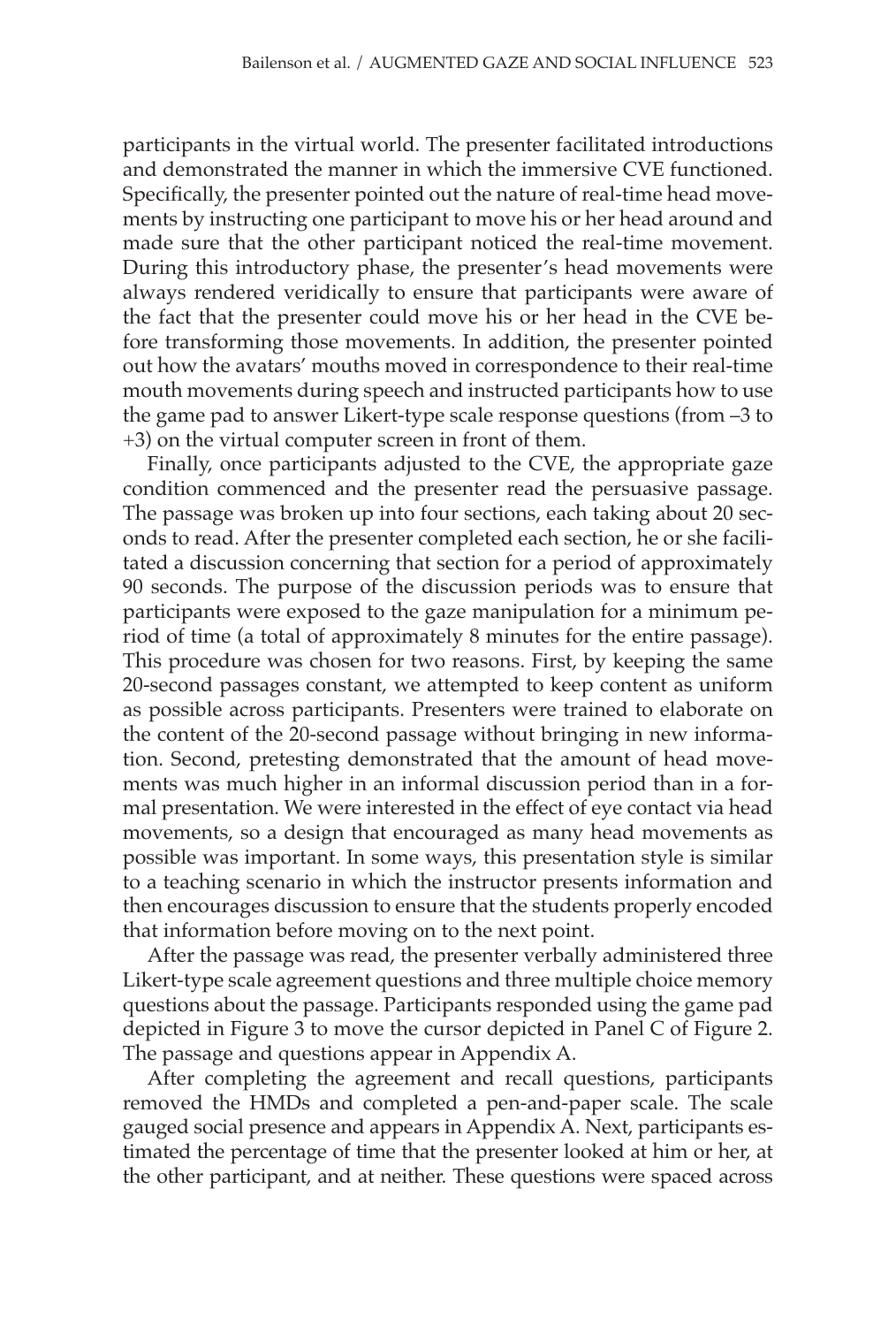pages and mixed with distractor questions concerning time estimations and other percentage questions in order to discourage automatic complementary responses for the three presenter gaze responses. Finally, they wrote three paragraphs (at least five sentences each), one about the presenter, one about the other participant, and one about the conference in general.

### Measures

### *Presenter Gaze Estimation*

Participants estimated the amount of time that the presenter looked at them, the other participant, and at neither. Each estimate was made on a scale of 0–100%. This measure was used as a manipulation check to demonstrate that participants noticed more gaze in the augmented condition.

### *Agreement*

The agreement measure was the degree to which participants agreed with the statements summarizing the passage. The three agreement responses concerning the main points of the passage (depicted in Appendix A) were averaged into a single agreement score (minimum agreement = -3, maximum agreement = 3, Cronbach's alpha = .72). This measure was used to test H1.

#### *Memory*

A single score was calculated to measure participants' memory for passage information by averaging responses (1 for correct, 0 for incorrect) of the three multiple-choice questions (shown in Appendix A). Higher scores indicate greater memory. The restricted range of this score based on averaging three nominal values; because of this, we implemented an Arcsine Transformation (Hogg & Craig, 1995) on the data, and analyzed both the transformed and the raw scores. This measure was used to test H2.

# *Social Presence*

A single score was calculated to measure how much the participants felt that the presenter was aware of the participants, as well as how real the presenter's avatar behaved during the interaction by averaging the responses (listed in Appendix A). Higher scores indicate more social presence. Cronbach's α was .77 for this scale. This measure was used to test H3.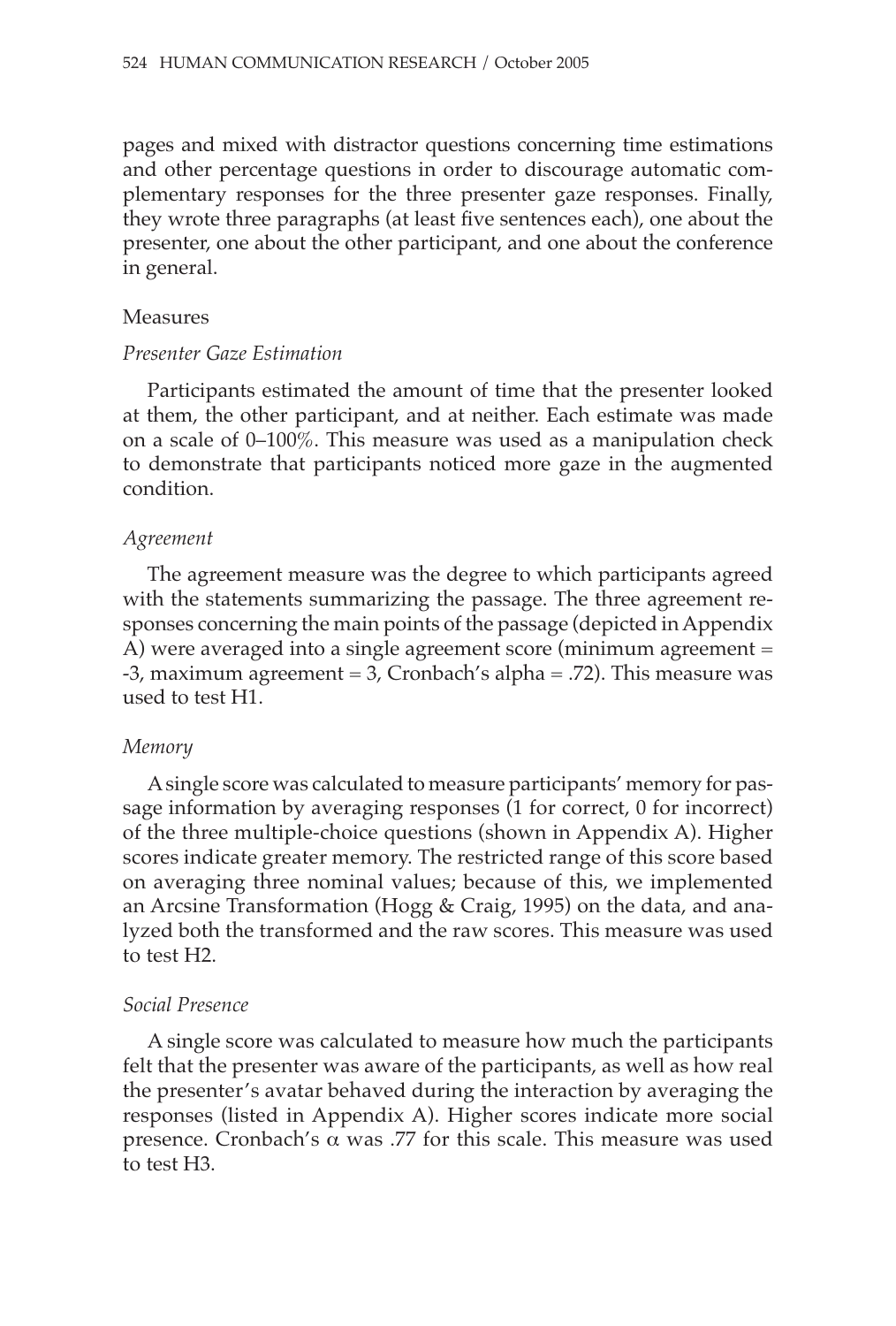### *Explicit Augmented Gaze Detection*

In the open-ended paragraph about the presenter, two independent coders, blind to the experimental condition, analyzed the text and looked for instances in which the participant explicitly detected the augmented gaze (i.e., either of the participants realized that they were not seeing "real gaze" behaviors, or suspected that more than one person received gaze simultaneously). For example, the coders looked for any wording concerning the redirection of head movements, fake or artificial gaze, or nonverbal tampering. This measure was used to test H4.

# RESULTS

# Presenter Gaze Estimates

Participant estimates of the percentage of presenter gaze quantified their awareness of the presenter's gaze behavior and were used as a manipulation check for the various gaze conditions. An ANOVA $^4$  was performed with participant gender and gaze condition as between-participants variables, gaze direction (toward the participant answering the question versus towards the other participant $^{\rm 5)}$  as a within-participants $^{\rm 6}$ variable, and percent time as the dependent variable. There was a main effect of gaze direction, such that participants estimated they received more of the presenter's gaze (*M* = 44.67 %, *SD* = 27.05 %) than did the other participant (*M* = 27.44 %, *SD* = 19.83 %), *F*(1, 60) = 19.40, *p* < .001, η<sup>2</sup> = .24. Even though there was an overall bias across the three gaze conditions such that participants overestimated gaze at themselves, this main effect was largely driven by the predicted interaction between gaze condition and gaze direction,  $F(2, 60) = 6.47$ ,  $p < .005$ ,  $\eta^2 = .17$ . As Figure 4 depicts, participants in the augmented gaze condition perceived more gaze directed toward themselves than toward the other participant. This disparity was much larger in the augmented condition than it was in the other two gaze conditions. There were no significant main effects for gender  $[F(1, 60) = 1.38, \eta^2 = .02]$  or gaze condition  $[F(2, 60) = .72, \eta^2 =$ .02]. Neither the interaction between gender and gaze condition [*F*(2, 60)  $= 1.10$ ,  $η^2 = .03$  or between gender and gaze direction [*F*(1,60) = .93,  $η^2$ = .00] were significant. Finally, the three-way interaction was not significant,  $F(2,60) = .23$ ,  $\eta^2 = .05$ .

In sum, participants generally perceived that they received more gaze from the presenter than did the other listener in their group regardless of the actual gaze condition. This effect, however, was most apparent in the augmented condition in which the presenter actually did look at them constantly.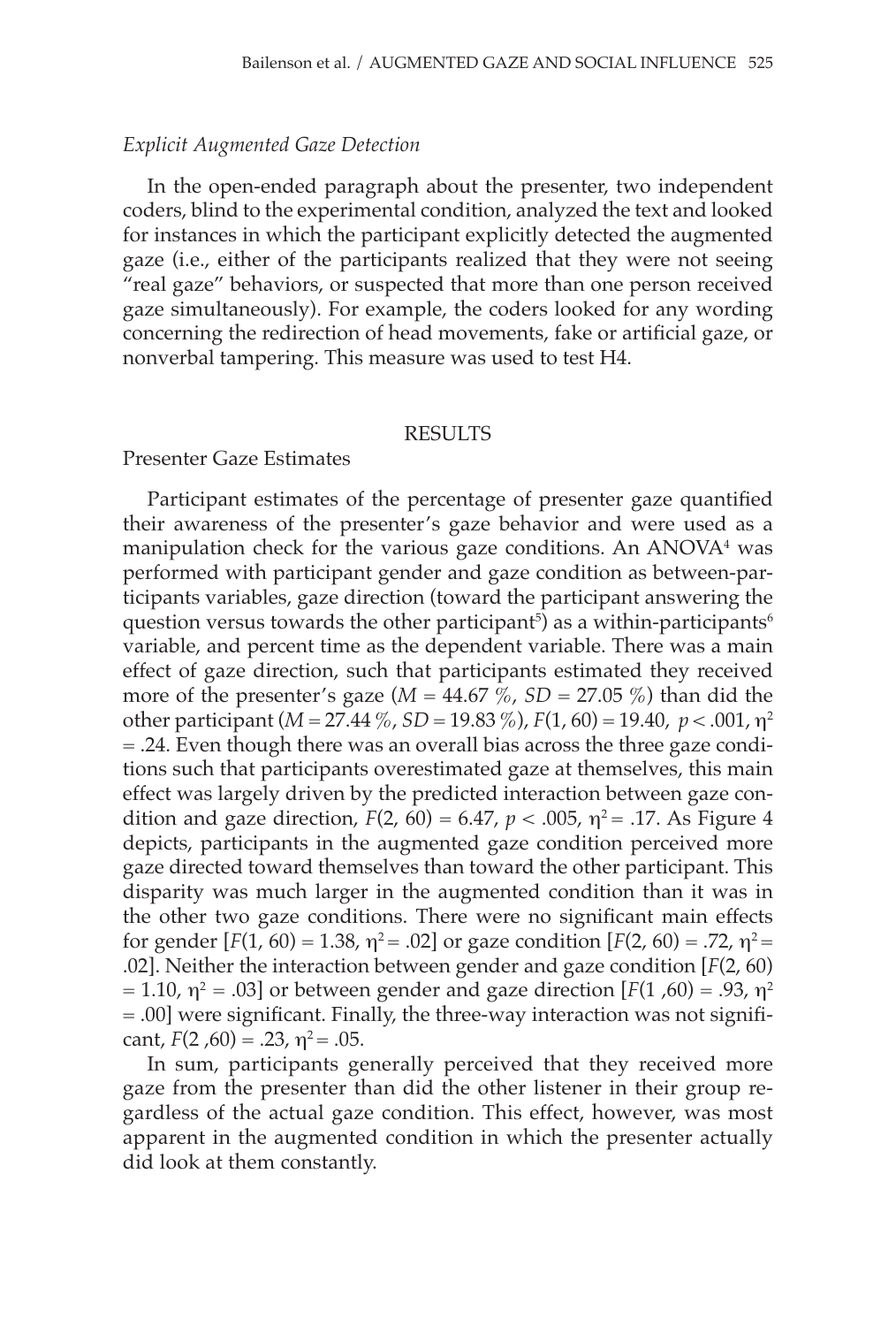

Gaze Condition

**Figure 4. The Average Participant Estimation of the Percentage of Time the Presenter Looked at Himself or Herself Versus the Other Participant by Gaze Condition** 

### Agreement

Figure 5 depicts mean agreement across participant gender and gaze conditions. An ANOVA was performed with gender and gaze condition as between-participants independent variables and agreement score as the dependent variable. There was a main effect of gaze condition, *F*(2, 60) = 4.86,  $p < .05$ ,  $\eta^2$  = .14, with Dunn's test for planned comparisons (using an  $\alpha$  of .05) indicating that agreement in the augmented condition  $(M = .21, SD = 1.23)$  was significantly higher than either the natural condition ( $M = -.55$ ,  $SD = 1.17$ ) or the reduced condition ( $M = -.74$ ,  $SD =$ 1.23). As Figure 5 shows, however, there was also an interaction between gender and gaze condition,  $F(2, 60) = 3.23$ ,  $p < .05$ ,  $\eta^2 = .10$ , such that female participants demonstrated higher agreement in the augmented gaze condition than the other gaze conditions, while males did not show a reliable difference between conditions. In addition, there was a main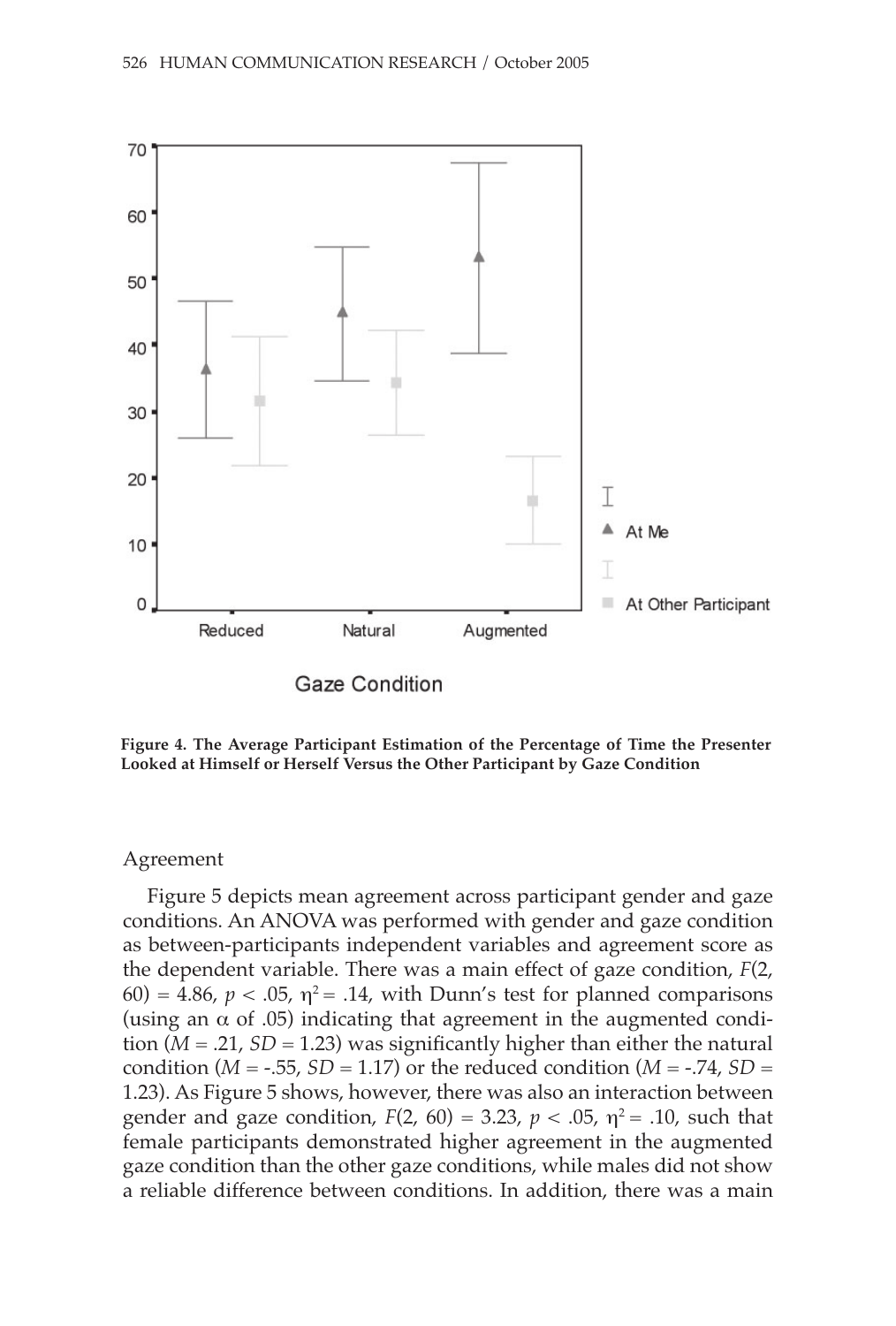

**Figure 5. Mean Agreement Scores Across Participant Gender and Gaze Condition**  NOTE: Positive scores indicate agreement.

effect of gender  $F(1, 60) = 5.59$ ,  $p < .05$ ,  $\eta^2 = .09$ , such that female participants agreed less overall than males. In sum, women were less persuaded than men as a group. Women in the augmented gaze condition, however, were more persuaded than women in the other gaze conditions.

Memory

The pattern of results for the data transformed using Arcsine and the raw data were identical; consequently, for simplicity we report inferential statistics using the raw scores. An ANOVA was performed with gender and gaze condition as independent variables and memory score as the dependent variable. There was a main effect of gender, *F*(1, 60) = 5.78,  $p < .05$ ,  $\eta^2 = .09$ , with male participants scoring higher (*M* = .30, *SD* = .15) than females ( $M = .20$ ,  $SD = .20$ ). Men's memory scores were significantly above chance  $(.25)$ ,  $t(33)=2.09$ ,  $p < .05$  whereas women's scores did not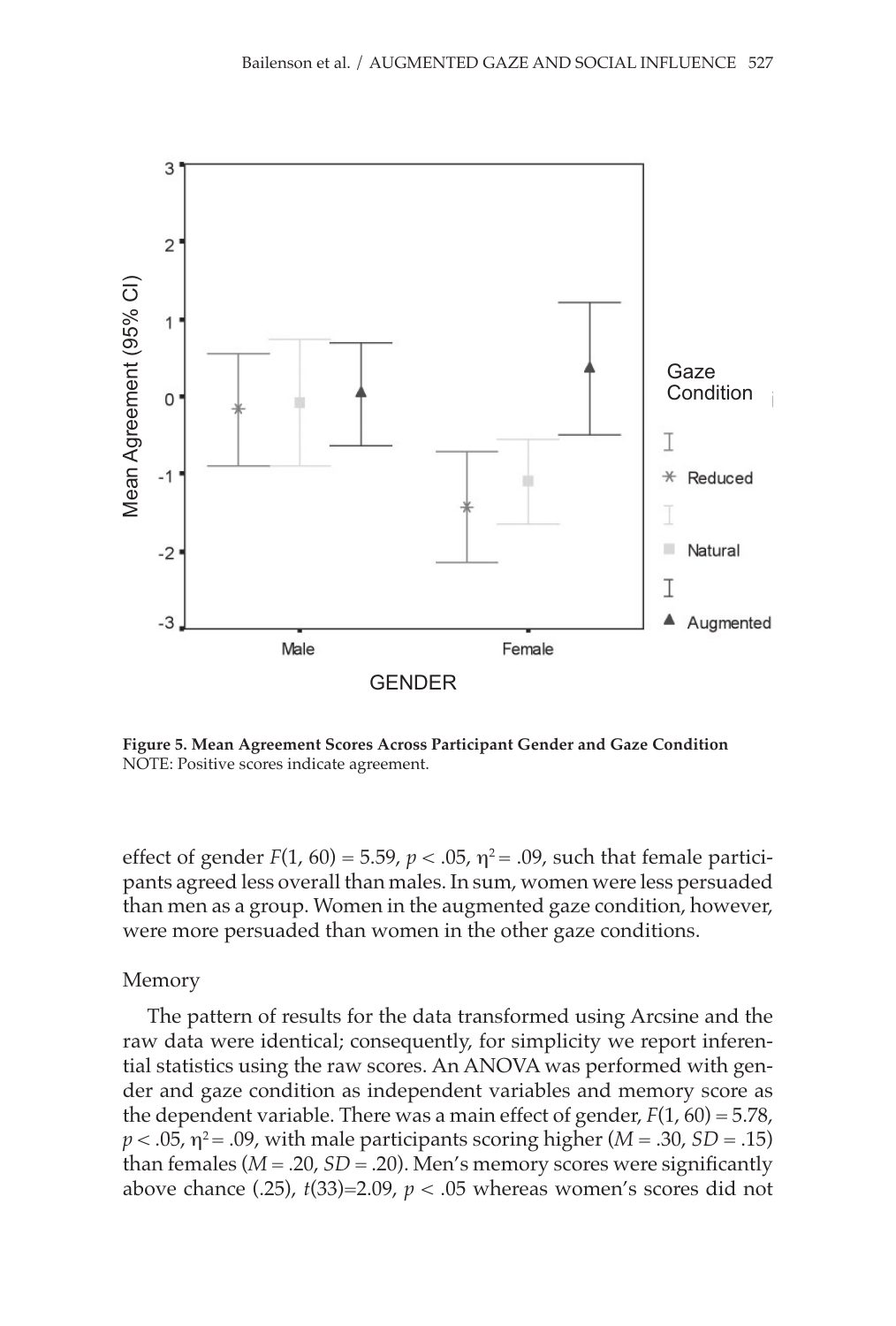differ from chance  $t(31) = 1.44$ . There was no significant main effect of condition  $[F(1, 60) = .93, \eta^2 = .00]$ , or interaction  $(F(2, 60) = 2.60, \eta^2 = .08)$ .

# Social Presence

This section examines the average scores of the social presence questions (listed in Appendix A). Figure 6 demonstrates the means across participant gender and gaze condition. An ANOVA was performed with gender and gaze condition as independent variables and social presence as the dependent variable. There was a main effect of condition, *F*(2, 60)  $= 9.17$ ,  $p < .001$ ,  $\eta^2 = .23$ , with Tukey's HSD ( $\alpha = .01$ ) indicating that participants in the augmented condition (*M* = -.21, *SD* = .43) reported lower scores than either the natural condition (*M* = .14, *SD* = .35) or the reduced condition  $(M = .21, SD = .45)$ . Furthermore, there was an interaction between gender and gaze condition,  $F(1, 60) = 3.13$ ,  $p < .051$ ,  $\eta^2 = .09$ . As Figure 6 illustrates, only in the natural gaze condition did female participants report higher presenter social presence than male participants. There was no main effect of gender  $[F(1, 60) = 3.05, \eta^2 = .05]$ .

# Explicit Transformed Gaze Detection

There were zero instances in which the participants explicitly detected that the human gaze had been tampered with, as judged by either coder. We ran a power analysis that computed the maximum probability for dichotomous event *P* that would include zero at the two-tailed, .05 alpha level*. P* was slightly less than .10, demonstrating that it was extremely unlikely for people to detect the transformed gaze.

# DISCUSSION

# Summary of Findings

In the current study, H1 predicted that participants would be more persuaded (i.e., demonstrate higher agreement with the presented passage) in the augmented condition than in the other two conditions. This hypothesis was supported for female participants, but not for male participants. The fact that men did not demonstrate an increased persuasion response to the augmented gaze behavior is consistent with previous findings concerning gender and the utilization of gaze cues, both in immersive virtual environments (Bailenson et al., 2001; 2003) and in physical environments (Mulac, Studley, Weimann, & Bradac, 1987). The current study, however, cannot rule out the possibility that we simply did not have a large enough sample size to detect differences among male participants. One potential explanation is that male participants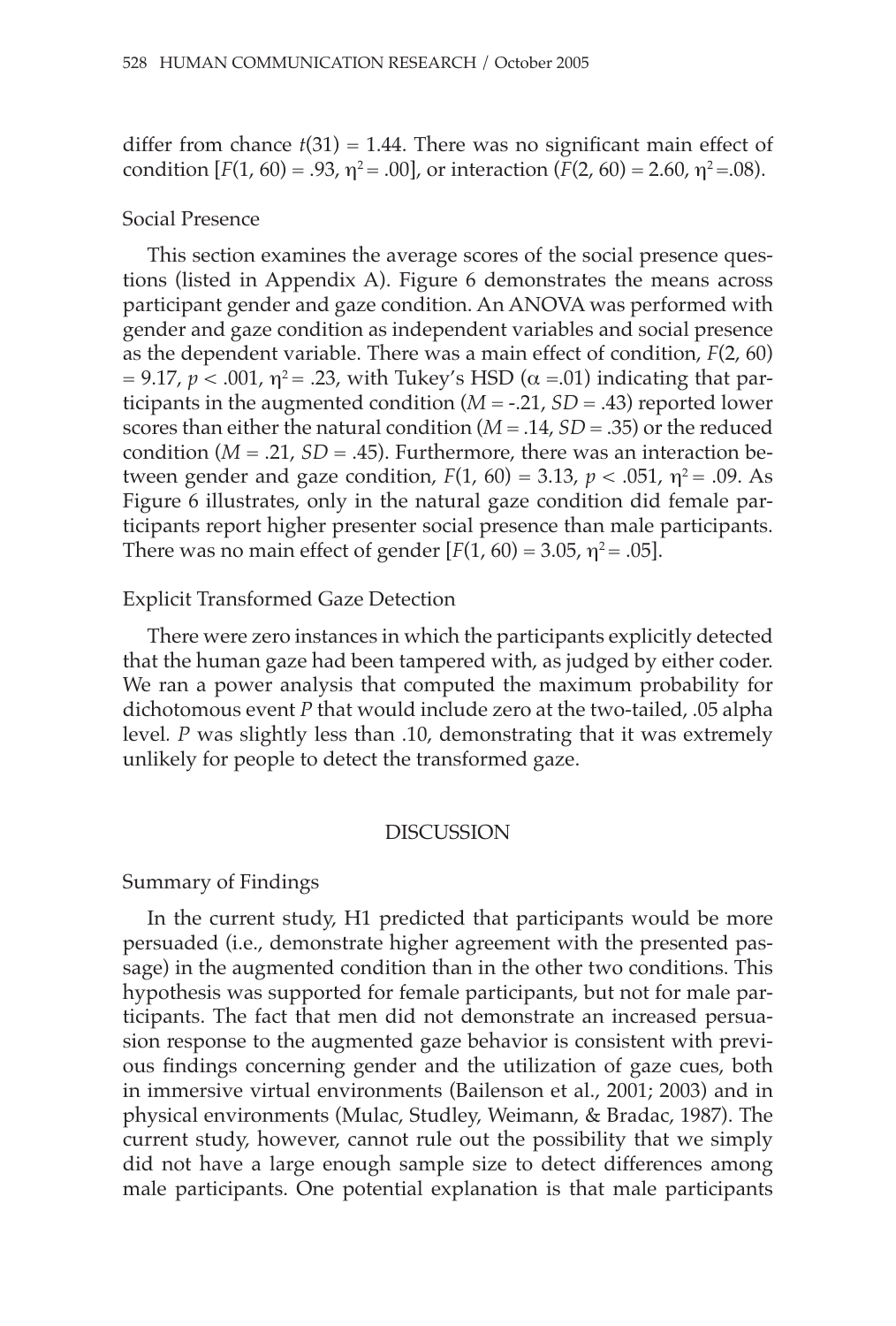

**Figure 6. Mean Social Presence Scores Across Participant Gender and Gaze Condition**  NOTE: Positive scores indicate higher social presence.

may have focused primarily on the verbal content of the message. This explanation is supported by (a) better recall of males for the actual content of the message on recall Question 2 than females and (b) smaller differences in agreement and social presence ratings by gaze condition among men than women. On the other hand, women may have focused primarily on the head movements of the presenters. This explanation is supported by (a) female participants' lower recall for the verbal content of the message on recall Question 2 than males and (b) higher degree of agreement and lower ratings of social presence in the augmented condition than the other conditions.

The behavior of participants in this study suggests a distinction between low level responses (i.e., automatic, unintentional, and implicit actions) and high level responses (i.e., planned, intentional, explicit actions). On an explicit level, participants reported in the social presence ratings that the presenter was unresponsive and unaware in the augmented condition (H3). This finding makes sense, considering that the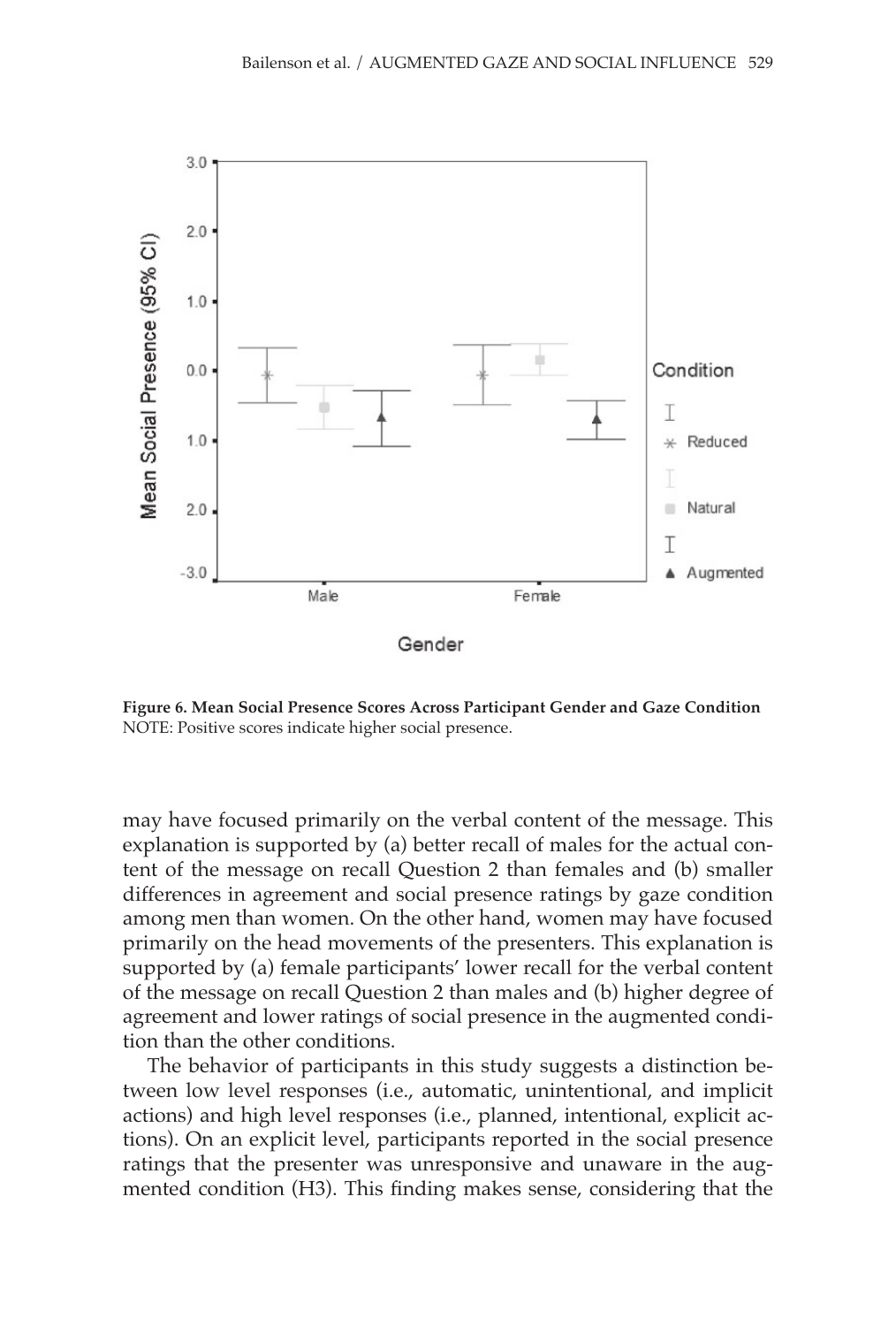augmented gaze never strayed from the participant's face *ever* during the reading of the passage, even when the presenter was verbally addressing the other participant. The fascinating result of this study is that despite reporting the clearly problematic aspects of the presenter in the 100% augmented gaze condition on an explicit level in terms of responsiveness, female participants were still persuaded by the visual input of augmented eye gaze on a low, implicit level. In other words, even though on some level female participants were well aware that the presenter's behavior was not socially appropriate (Williams, Cheung, & Choi, 2000), they were still persuaded most after receiving the high amounts of eye gaze.

Gaze, especially in the context of CVE design, has traditionally been viewed as a necessary tool for conversation to function. Head and eye movements serve to facilitate turn-taking, interest, agreement or disagreement, and many other conversational signals that are substantial in regulating face-to-face interactions. These signals are by no means essential. For example, conversations function quite well via telephone. In the current study, however, these signals were not merely removed; rather, they were arbitrarily transformed, stripping away the interactive, responsive function of otherwise realistic gaze behavior. Given this drastic transformation, the results are quite striking. Not only did the conversations flow quite well with augmented gaze, but participants did not detect that the veridicality of gesture had been breached (H4), as demonstrated by their lack of explicit augmented gaze detection after the session. Part of the reason for this lack of detection has to do with the low level of interactivity utilized in the interaction context in the CVE: A speaker presenting to listeners does not elicit as much turn taking and synchrony as other types of contexts (Burgoon et al., 2002). Most notably, at least with female participants, presenters were most able to accomplish their conversational goal (i.e., persuade the participants) when these conversational signals were drastically transformed in the augmented condition.

# Implications for Communication Theories and Practice

These findings have implications for theories of computer-mediated communication and nonverbal behavior. Work by Walther (Walther, 1996; Walther & Burgoon, 1992) described how interactions conducted via digital representation in chatrooms can be hyperpersonal (i.e., more intimate, salient, and intense than face-to-face interaction). The reasons Walther provided to explain hyperpersonal interaction center largely around the verbal content and presentation of the message itself. The current findings extend the notion of hyperpersonal interaction to the nonverbal realm; using transformed social interactions, speakers can make themselves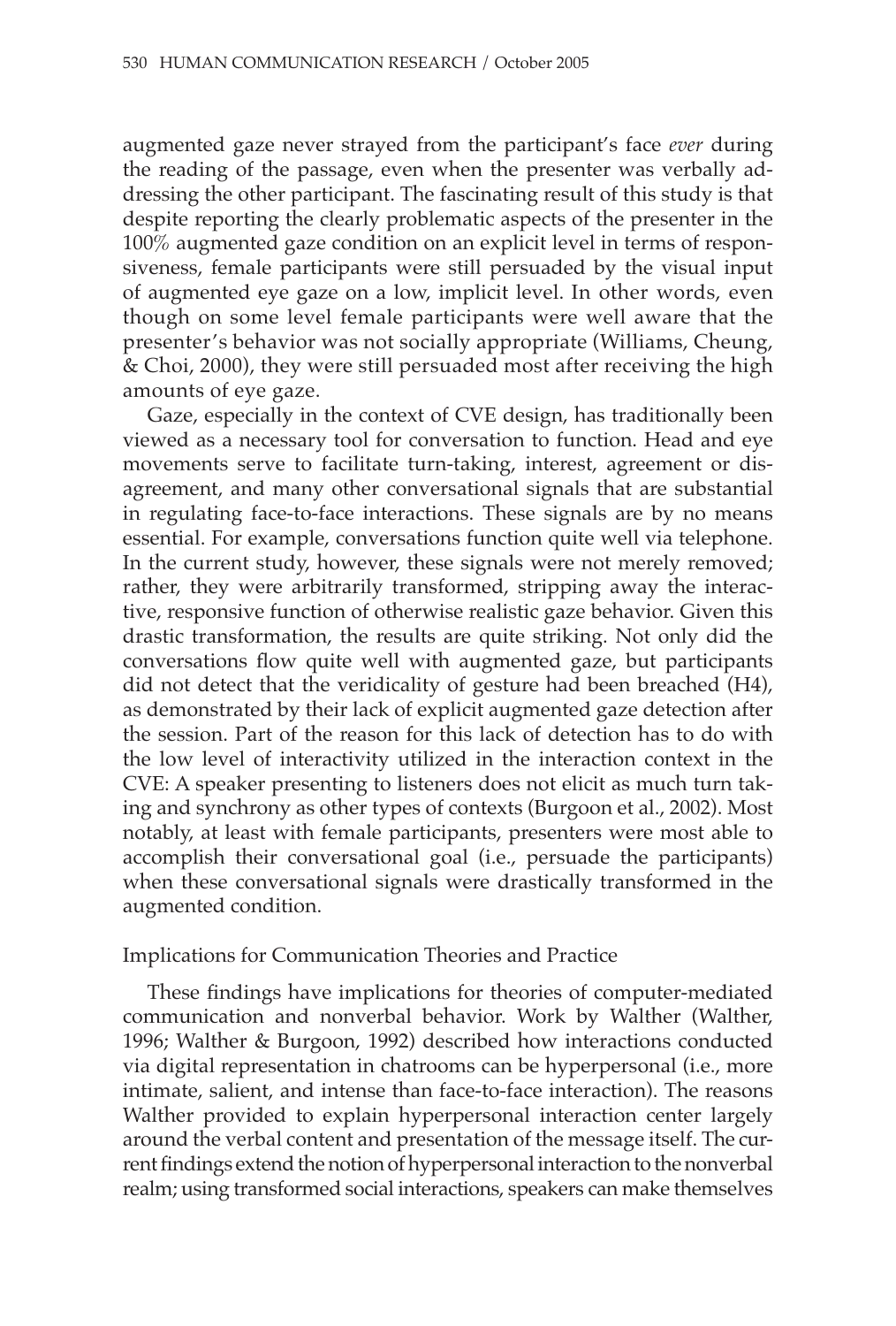more persuasive than face-to-face conversational physics would allow. Moreover, previously discussed work by Cappella and Pelachaud (2002) rightly point out the importance of responsiveness in effective interaction. The current findings indicate that, at least in CVEs, people have a more inclusive definition of a responsive gesture (i.e., they will tolerate a less responsive representation during interaction) than thought previously. This is also consistent with work examining responsiveness and interactivity in other types of mediated contexts (Burgoon et al., 2002).

Moreover, the study results have implications for real-world applications. We did not find significant facilitation of memory in the current study (i.e., H2 was not supported); however, the potential for augmented gaze to assist instructors in distance learning CVEs remains an intriguing possibility. Instructors should be able to provide students with more "personalized" nonverbal attention via augmented gaze as well as other transformed social behaviors. On a less positive note, augmented gaze may turn out to be an attractive strategy for advertisers, salespeople, politicians, and others who seek to gain influence. In the current study, participants were not able to detect the transformed gaze. As CVEs become more widespread, however, hopefully people will become more aware of the possibilities of misuse of rendered representations. Furthermore, it should be possible to develop algorithms to detect augmented gaze and other forms of transformed social interaction (Bailenson et al., 2004).

# Limitations and Future Directions

The current research has a number of limitations. Most notably, our sample size was smaller than most studies on persuasion. Given the low power of many of our statistical tests, there may have been differences between our conditions that we did not detect. Moreover, the manipulation of eye gaze was limited to head orientation in the current study, in that participants moved their heads with eyes always facing straight ahead. A more effective manipulation would be to manipulate both head direction and eye direction. Similarly, in future studies we will implement a more appropriate measure of gaze aversion. In the current study, the presenters looked at the computer screen while they spoke. Consequently, their gaze behavior was likely attributed to task performance (i.e., having to read words on the computer screen), and listeners likely did not draw many negative social inferences from the behavior. A more effective manipulation of gaze avoidance would be to manipulate eye direction (as opposed to head orientation) such that a speaker oriented his or her head towards a listener while actively moving his or her eyes away from that listener (Adams & Kleck, 2005). This manipulation would likely demonstrate that reduced gaze decreases social influence compared to natural gaze.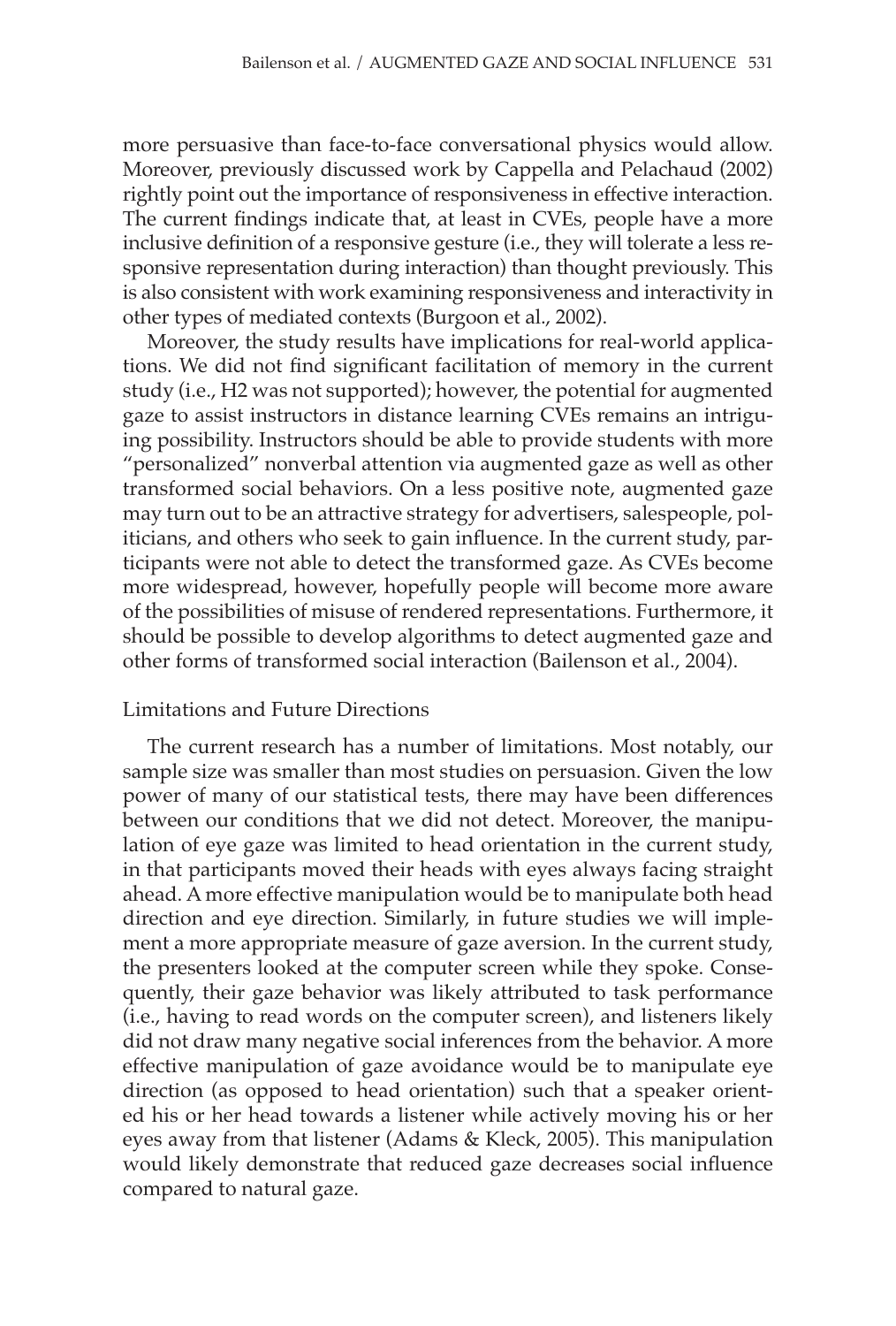Along similar lines, eye gaze is just one small cue that contributes to assessments of immediacy and discourse coordination. A more thorough study should examine a fuller set of nonverbal cues (e.g., hand gestures, facial expressions, interpersonal distance, and intonation). In addition, the length and specificity of the current persuasive argument (relatively short passages of only a single thematic topic), as well as the way in which the argument was presented (a series of verbal passages repeatedly interrupted by discussion), certainly do not generalize to all types of persuasive situations.

The topic of the current passage—reduced prison sentences—could also be responsible for our current gender effects. One explanation for the memory difference would be that men may have remembered more than women about the content of the conversation because of more prior knowledge concerning crime and criminals. Alternatively, women, who may feel more vulnerable to violent crime, might be more personally involved in the potential outcome of the message. Furthermore, the presentation method of the argument clearly limits the generalizability of this study, and future research should definitely examine transformed social interaction in all types of persuasive contexts. Moreover, virtual reality simulations currently are limited in that the equipment is expensive and cumbersome. In the past few years, however, the improvements in such technology has accelerated drastically (Blascovich et al., 2002), while costs have decreased dramatically, and there is no reason to suspect that this trend will change.

In sum, the current study demonstrates a powerful social interaction strategy: using computer mediated communication, speakers can augment their normal nonverbal behavioral abilities with transformed social interaction. Providing mutual gaze to many people at once should be an extremely effective interaction strategy. The current data are far from conclusive; however, the findings do suggest that augmented gazers increase their social influence without being detected by their audience. Future work should examine the possibilities and ramifications of using augmented gaze and other transformations in media.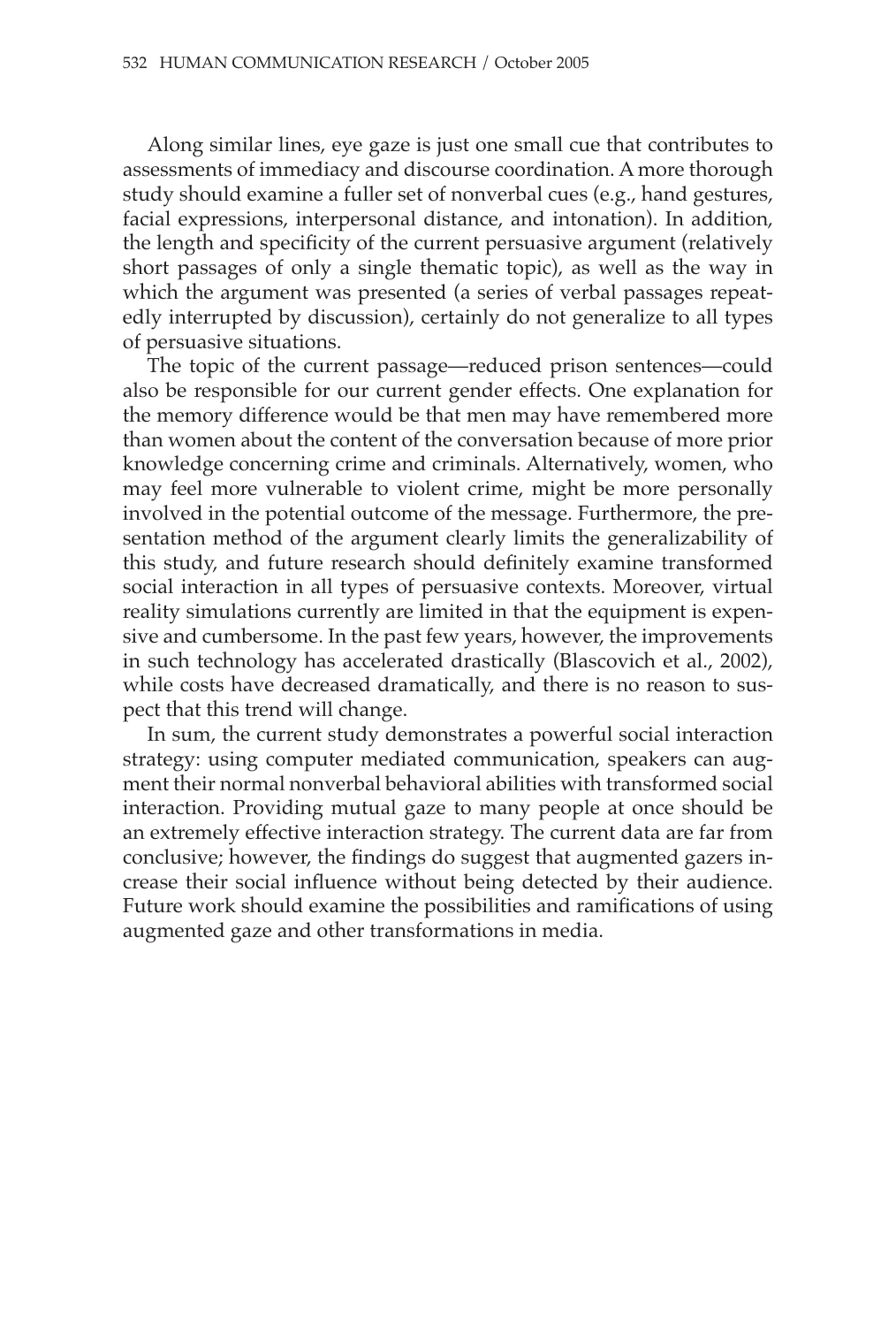## APPENDIX

#### Stimulus Passage and Social Presence Scale

#### *Section I*

The Michigan Department of Corrections has come up with a sensible plan to reduce prison overcrowding safely. The department's plan—called the Conditional Reintegration Program—would permit carefully selected inmates to finish the last several months of their sentences on electronic monitoring, or at halfway houses with 24/7 security coverage.

#### *Section II*

That would save roughly 1,300 prison beds this year, when Michigan's prison population will surpass 50,000 and reach capacity. Even with added staff to run the new program, the plan would save more than \$16 million a year. Inmates in the program must work and pay the state rent, as well as taxes.

#### *Section III*

The Department of Corrections would closely supervise the inmates, who will continue to be classified as prisoners. Any slip-up would send them back to an institution. The program poses no danger to the public. Inmates selected, from minimum-security prisons only, would be close to parole. Certain violent offenders would be excluded.

#### *Section IV*

Besides saving money, the new program also would help inmates readjust to society. They'd work, save money, pay child support and take on everyday responsibilities, increasing their chances of staying out when they get out. The debate on this measure—as with any on crime and punishment—will no doubt get emotional. But the new governor and Legislature should listen to reason and approve this sound, money-saving idea.

#### *Agreement Questions*

1. Carefully selected inmates should be able to finish their sentences outside of prison.

2. Conditional Reintegration would save money without any significant safety risks.

3. Prisoners would have a better chance of being rehabilitated after their sentence with the Conditional Reintegration Program.

#### *Memory Questions*

1. According to my presentation, how many prison beds would the Conditional Reintegration Program save? (a) 1,200 (b) 120 (c) 1,300 (d) 130

2. According to my presentation, the Conditional Reintegration Program would save\_\_\_ dollars  $\therefore$  (a) 160 million, in total (b) 16 million, in total (c) 60 million, per year (d) 16 million, per year

3. According to my presentation, which of the following is NOT a benefi t of the Conditional Reintegration Program? (a) Inmates would be able to work. (b) Inmates could live with their families. (c) Inmates could pay child support. (d) Inmates could save money.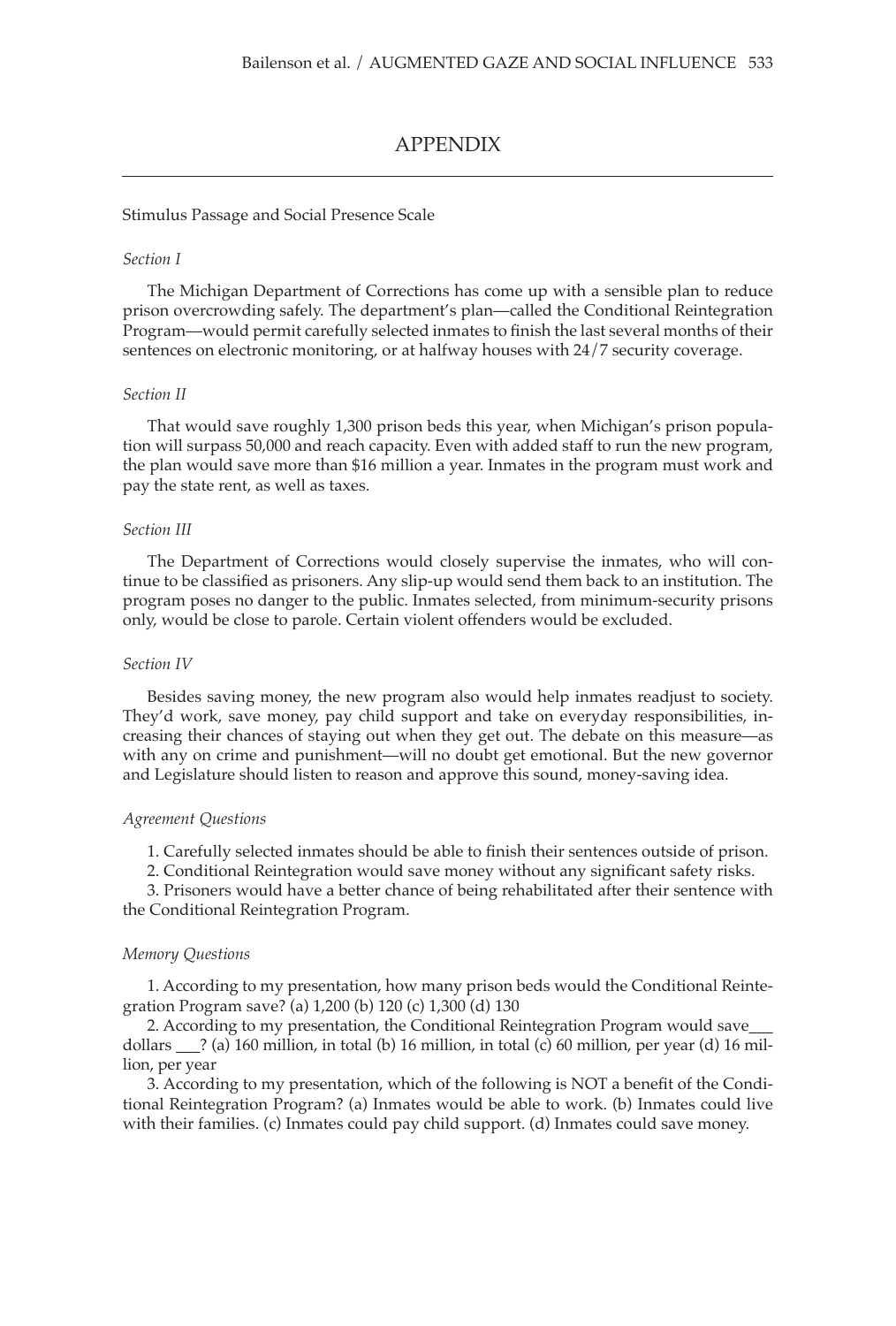#### *Social Presence*

The presenter was good at making eye contact with me.

The presenter should have given me more eye contact.

The presenter had no idea where I was looking during the conversation.

I felt that the presenter did not look enough at me.

The presenter spent too much time looking at the other conversant.

The presenter and I interacted very smoothly.

The presenter and I were "in tune" with each other in terms of nonverbal gestures.

# **NOTES**

1. In previous work (Bailenson & Yee, in press; Bailenson, Beall, & Blascovich, 2002; Beall et al., 2003), as in the current study, we argued that gaze can be expressed by both head and eye movements. Head and eye direction are highly correlated; as a result, head pose can be used to approximate attentional focus. We use the term gaze to describe head direction only, while we acknowledging that having avatars that do not move eyes from side to side is problematic.

2. The agreement statements were pretested along with a number of other statements in a psychology class ( $n = 163$ ). The mean of each of the three agreement statements were between 1 and -1 (*SDs* < 1.10) on a Likert-type agreement scale between -3 and +3.

3. Due to equipment failure, data were lost from three groups (six participants): one from female-reduced, one from female-natural, and one from male-augmented.

4. Due to our relatively small sample size it is important to note that, for all ANOVAs conducted in this paper, we tested for violations of sphericity and homogeneity of variance. For every analysis, the assumptions were met.

5. We did not include estimations by participants of "the presenter looking at neither of the two interactants" in this ANOVA in order to prevent the two levels of the within-participants variable from being perfectly complementary.

6. There is a risk that treating each participant as an independent observation is problematic, because participants could potentially hear one another and see one another's head movements. Each participant, however, did experience their own version of the virtual world drawn to their local machine, and there was very little interaction between the two participants. Nonetheless, the current study is limited by this potential nonindependence, and in future work with a larger sample size we plan on using group as the unit of observation.

# REFERENCES

Adams, R. B., & Kleck, R. E. (2005). Effects of direct and averted gaze on the perception of facially communicated emotion. *Emotion, 5*(1), 3–11.

Andersen, P. A., Guerrero, L. K., Buller, D. B., & Jorgensen, P. F. (1998). An empirical comparison of three theories of nonverbal immediacy exchange. *Human Communication Research, 24*, 501–535

Argyle, M. (1988). *Bodily communication* (2nd ed.). London: Methuen.

- Bailenson, J. N. (in press). Transformed Social Interaction in Collaborative Virtual Environments. In P. Messaris & L. Humphreys (Eds.), *Digital media: Transformations in human communication*. New York: Peter Lang.
- Bailenson, J. N. & Beall, A. C. (in press). Transformed Social Interaction: Exploring the Digital Plasticity of Avatars. In Schroeder, R. & Axelsson, A.'s (Eds.), *Avatars at work and play: Collaboration and interaction in shared virtual environments.* London: Springer-Verlag.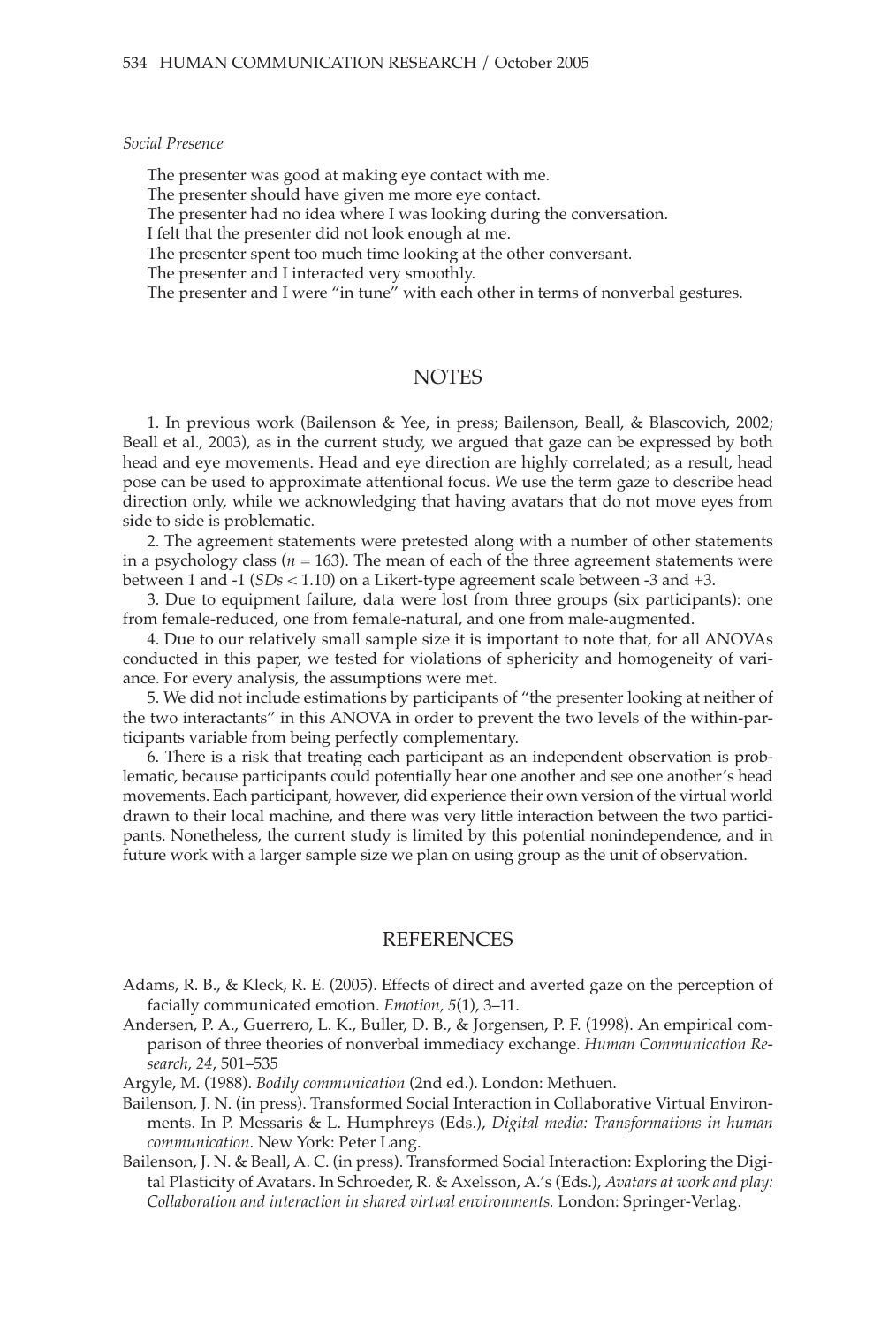- Bailenson, J. N., Beall. A. C., & Blascovich, J. (2002). Mutual gaze and task performance in shared virtual environments. *Journal of Visualization and Computer Animation, 13*, 1–8.
- Bailenson, J. N., Beall, A. C., Loomis, J., Blascovich, J., & Turk, M. (2004). Transformed social interaction: Decoupling representation from behavior and form in collaborative virtual environments. *PRESENCE: Teleoperators and Virtual Environments, 13,* 428–441.
- Bailenson, J. N., Blascovich, J., Beall, A. C., & Loomis, J. M. (2001). Equilibrium revisited: Mutual gaze and personal space in virtual environments. *PRESENCE: Teleoperators and Virtual Environments, 10*, 583–598.
- Bailenson, J. N., Blascovich, J., Beall, A. C., & Loomis, J. M. (2003). Interpersonal distance in immersive virtual environments. *Personality and Social Psychology Bulletin, 29*, 1–15.
- Bailenson, J. N. & Yee, N. (in press). Digital Chameleons: Automatic assimilation of nonverbal gestures in immersive virtual environments. *Psychological Science*.
- Beall, A. C., Bailenson, J. N., Loomis, J., Blascovich, J., & Rex, C. (2003). Non-zero-sum mutual gaze in collaborative virtual environments. In *Proceedings of HCI International, 2003*, *Crete, Greece,* (pp. 1108–1112). Mahwah, NJ: Erlbaum.
- Blascovich, J., Loomis, J., Beall, A. C., Swinth, K. R., Hoyt, C. L., & Bailenson, J. N. (2002). Immersive virtual environment technology as a methodological tool for social psychology. *Psychological Inquiry, 13*, 146–149.
- Bond Jr., C. F., Omar, A., Pitre, U., Lashley, B. R., Skaggs, L. M., & Kirk, C. T. (1992). Fishylooking liars: Deception judgment from expectancy violation. *Journal of Personality and Social Psychology, 63*(6), 969–977.
- Breed, G. (1972). The effect of intimacy: Reciprocity or retreat? *British Journal of Social and Clinical Psychology, 11*, 135–142.
- Bull, R., & Gibson-Robinson, E. (1981). The influence of eye-gaze, style of dress, and locality on the amounts of money donated to a charity. *Human Relations, 34*, 895–905.
- Burgoon, J. K. (1983). Nonverbal violations of expectations. In J. Wiemann & R. P. Harrison (Eds.), *Nonverbal Interaction* (pp. 77–111). Beverly Hills, CA: Sage.
- Burgoon, J. K., Bonito, J. A., Bengtsson, B., Cederberg, C., Lundberg, M., & Allspach, L. (2000). Interactivity in human–computer interaction: A study of credibility, understanding, and influence. *Computers in Human Behaviour 16*, 553-574.
- Burgoon, J. K., Bonito, J. A., Bengtsson, B., Ramirez Jr, A., Dunbar, N. E., & Miczo, N. (2000), Testing the interactivity model: Communication processes, partner assessments, and the quality of collaborative work, *Journal of Management Information Systems, 16*(3), 33–56.
- Burgoon, J. K., Coker, D. A., & Coker, R. A. (1987). Communicative effects of gaze behavior: A test of two contrasting explanations. *Human Communication Research, 12*, 495–524.
- Burgoon, J. K., Dunbar, N. E., & Segrin, C. (2002). Nonverbal influence. In J. P. Dillard & M. Pfau (Eds.), *The persuasion handbook: Developments in theory and practice* (pp. 445–473). Thousand Oaks, CA: Sage.
- Burgoon, J. K., Stern, L. A., & Dillman, L. (1995). *Interpersonal adaptation: Dyadic interaction patterns*. New York: Cambridge University Press.
- Cappella J. N. & Pelachaud, C. (2002). Rules for responsive robots: Using human interactions to build virtual interactions. In Vangelisti, A.L., Reis, H.T., & Fitzpatrick, M. (Eds.), *Stability and Change in Relationships* (pp. 325–354). Cambridge, MA: Cambridge University Press.
- Chaudhuri, A. & Buck, R. (1995). Affect, reason, and persuasion: Advertising strategies that predict affective and analytic–cognitive responses. *Human Communication Research, 21(3)*, 422–441.
- Fry, R. & Smith, G. F. (1975). The effects of feedback and eye contact on performance of a digit-encoding task. *Journal of Social Psychology, 96*, 145–146.
- Gale, A., Kingsley, E., Brookes, S., & Smith, D. (1978). Cortical arousal and social intimacy in the human female under different conditions of eye contact. *Behavioral Processes, 3*, 271–275.
- Guadagno, R. E., & Cialdini, R. B. (2002). Online persuasion: An examination of gender differences in computer-mediated interpersonal influence. *Group Dynamics: Theory Research and Practice, 6*, 38–51.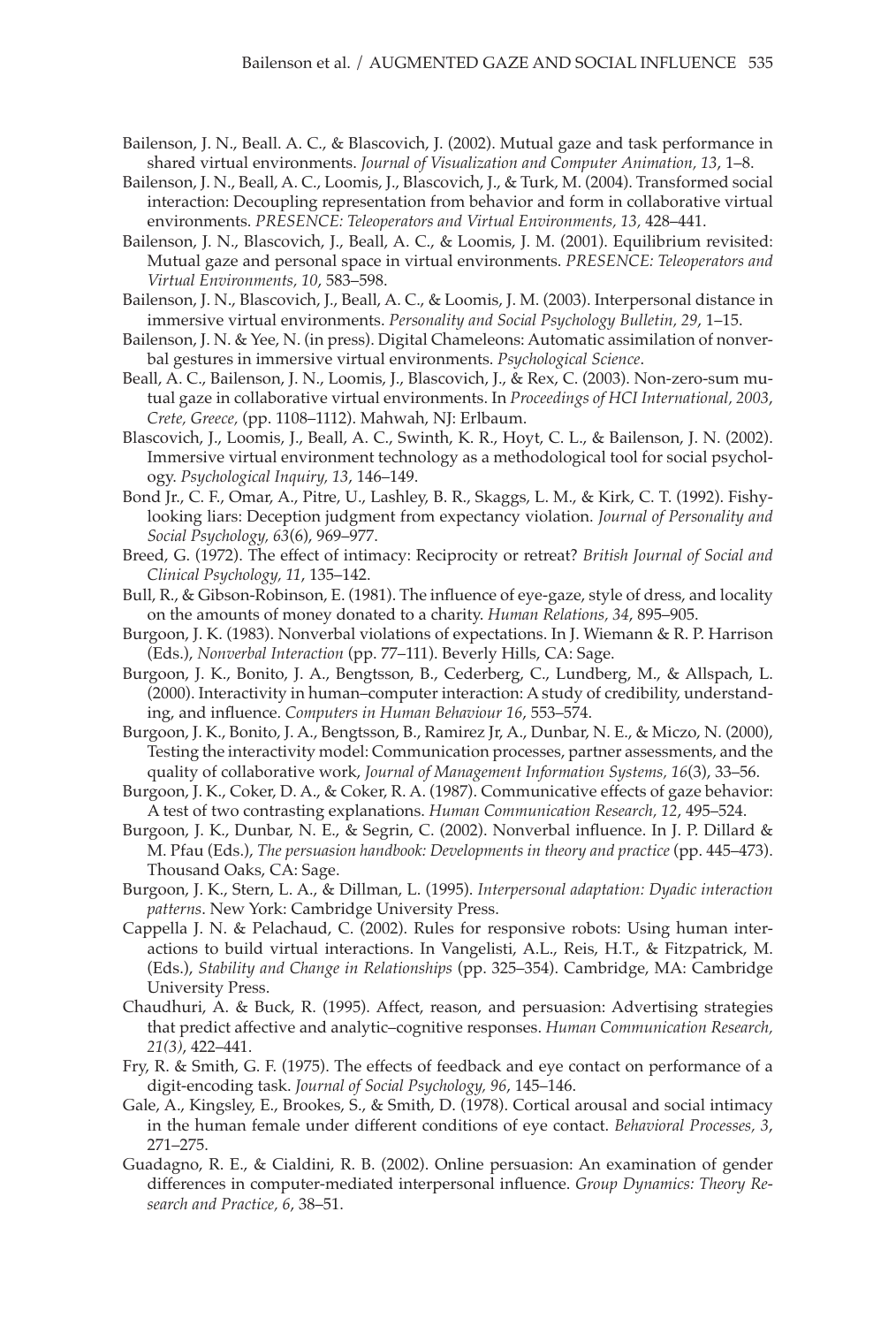- Hall. J. A. (1984). *Nonverbal Sex Differences: Accuracy of Communication and Expressive Style.*  Baltimore, MD: John Hopkins University Press.
- Heeter, C. (1992). Being there: The subjective experience of presence. *PRESENCE: Teleoperators and Virtual Environments, 1*, 262–271.
- Hogg, R. V., & Craig, A. T. (1995). *Introduction to Mathematical Statistics*, 5th ed. New York: Macmillan.
- Kelly, E. W. (1978). Effects of counselor's eye contact on student–client perceptions. P*erceptual and Motor Skills, 46*, 627–632.
- Kendon, A. (1970). Movement coordination in social interaction: Some examples described. *Acta Psychologica, 32(2)*, 101–125.
- Kendon, A. (1977). *Studies in the behavior of social interaction*. Bloomington, IN: Indiana University Press.
- Kendon, A. (1979). Gestures and Speech: two aspects of the process of utterance. In M. R. Key (Ed.), *Nonverbal Communication and Language* (pp 207–27)*.* The Hague: Mouton.
- Kleinke, L. (1986). Gaze and eye contact: A research review. *Psychological Bulletin, 100*, 78–100.
- Lee, K., M. (2004). Presence, Explicated. *Communication Theory, 14*, 27–50.
- Lombard, M., Reich, R. D., Grabe, M. E., Bracken, C. C., & Ditton, T. B. (2000). Presence and television: The role of screen size. *Human Communication Research, 26*(1), 75–98.
- Loomis, J. M., Blascovich, J. J., & Beall, A. C. (1999). Immersive virtual environments as a basic research tool in psychology. *Behavior Research Methods, Instruments, and Computers, 31*(4), 557–564.
- Morton, G. (1980). Effect of eye contact and distance on the verbal reinforcement of attitude. *Journal of Social Psychology, 111*, 73–78.
- Mehrabian, A. (1967). Orientation behaviors and nonverbal attitude communication. *Journal of Communication, 17,* 324–332.
- Mulac, A., Studley, L. B., Weimann, J. M., & Bradac, J. J. (1987). Male–female gaze in samesex and mixed sex dyads: Gender-linked differences in mutual influence. *Human Communication Research, 13*, 323–343.
- Nass, C., Robles, E., & Wang, Q. (in press). "User as assessor" approach to embodied conversational agents (ECAs): The case of apparent attention in ECAs. In Z. Ruttkay (Eds.), *Evaluating Embodied Conversational Agents*. New York, NY: Kluwer.
- Otteson, J. P., & Otteson, C. R. (1979). Effect of teacher's gaze on children's story recall. *Perceptual and Motor Skills, 50*, 35–42.
- Patterson, M .L. (1976). An arousal model of interpersonal intimacy. *Psychological Review 83*, 235–245.
- Patterson, M. L., Jordan, A., Hogan, M. B., & Frerker, D. (1981). Effects of nonverbal intimacy on arousal and behavioral adjustment. *Journal of Nonverbal Behavior, 5*, 184–198.
- Petty, R., & Cacciopo, J. (1986). *Communication and persuasion: The central and peripheral routes to attitude change.* New York: Springer-Verlag.
- Rice, R. (1993). Media appropriateness: Using social presence theory to compare traditional and new organizational media. *Human Communication Research, 19*, 451–484.
- Rutter, D. R. (1984). *Looking and seeing: The role of visual communication in social interaction*. Suffolk, UK: Wiley & Sons.
- Segrin, C. (1993). The effects of nonverbal behavior on outcomes of compliance gaining attempts. *Communication Studies, 44*, 169–187.
- Sherwood, J. V. (1987). Facilitative effects of gaze upon learning. *Perceptual and Motor Skills, 64*, 1275–1278.
- Short, J., Williams, E. & Christie, B. (1976). *The social psychology of telecommunications.* London: Wiley, 1976.
- Strom, J., & Buck, R. (1979). Staring and participants' sex: Physiological and subjective reactions. *Personality and Social Psychology Bulletin, 5*, 114–117.
- Walther, J. B. (1996). Computer-mediated communication: Impersonal, interpersonal and hyperpersonal interaction. *Communication Research, 23*, 3–43.